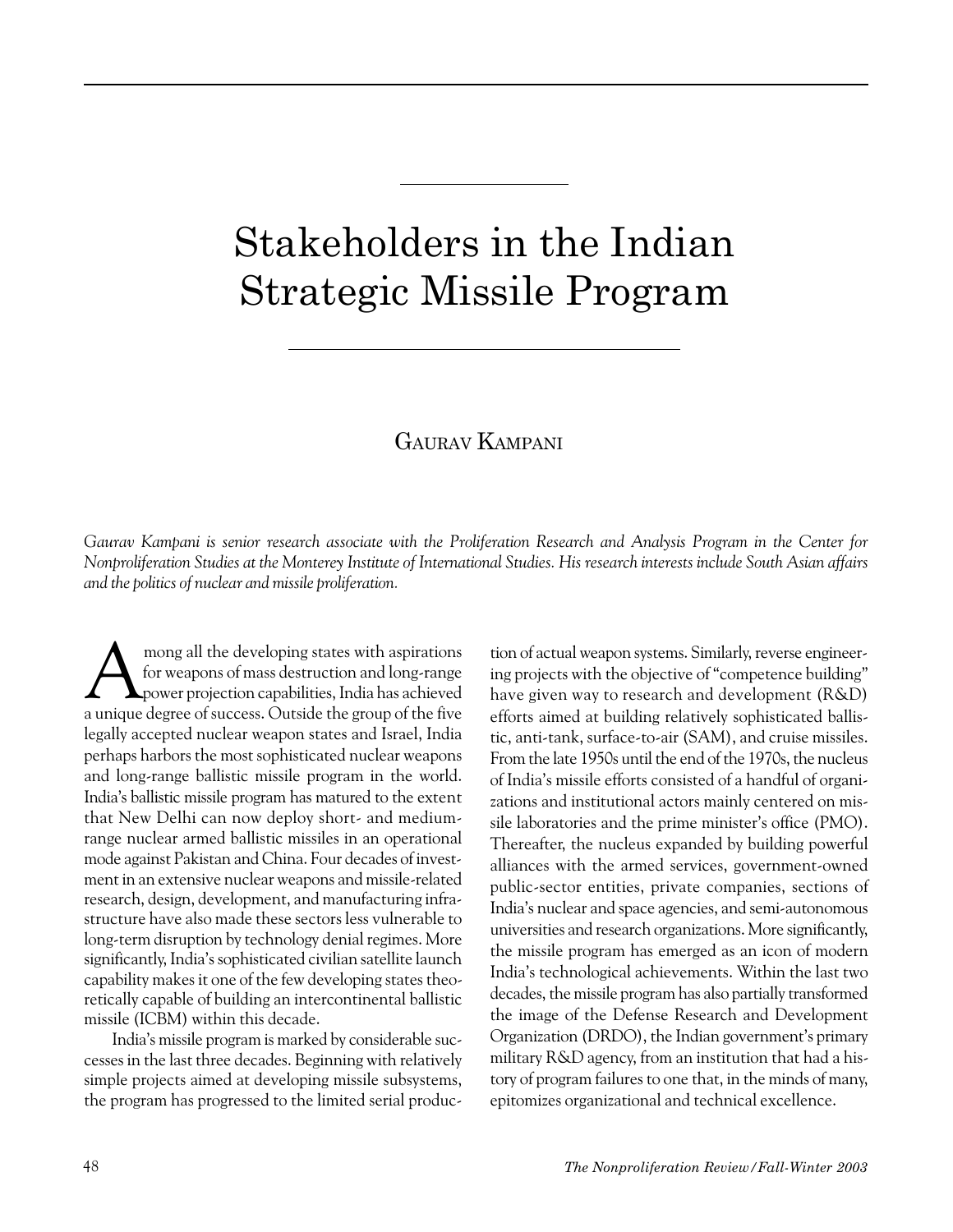South Asia specialists and proliferation analysts use three main models to explain nuclear and missile proliferation in India. The first approach can be dubbed the "domestic factors" model. This model attributes nuclear proliferation in India to domestic factors such as national prestige, great power aspirations, the post-colonial project of modernity, and the need to exorcise the ghosts of colonialism.<sup>1</sup> A variant of the "domestic factors" model is the "organizational model." This model links the proliferation of nuclear weapons and strategic missiles to the role of the powerful scientific and industrial lobbies within the Indian government such as the Department of Atomic Energy (DAE), DRDO, and the Indian Space and Research Organization (ISRO). Analysts have dubbed these organizations as India's "strategic enclave" and identified their bureaucratic-organizational interests as central to the proliferation drive in India.<sup>2</sup> A third model, "realism," discounts the domestic and organizational approaches and explains India's nuclear and missile programs in strategic terms, as rational responses to potential nuclear threats from China and Pakistan.<sup>3</sup>

An empirical analysis or programmatic history of India's missile program suggests that each of the above three models represents a partial truth. Each of these models can explain certain facets and historical periods of India's missile program, but none of the models explains the program in its entirety. In essence, India's nuclear and missile programs are the sum total of domestic, organizational, and strategic factors. Further, the nature and goals of the missile programs have changed considerably in the past four decades. In the late 1950s, for example, domestic ideological factors such as self-reliance and the scientific lobby's organizational interests were the primary drivers behind the missile programs. Similarly, in the 1970s, national prestige, technology demonstration, and the DRDO's organizational interests remained the key determining factors behind India's missile-related efforts. However, from the early 1980s onward, strategic factors especially perceptions of potential nuclear threats from Pakistan and China—played an increasingly influential role in determining the direction and pace of India's strategic missile programs.

The existing approaches fail to account for the historical shifts in the nature, direction, and goals of India's missile programs. Proponents of the domestic and organizational approaches discount the role of national security factors in shaping India's strategic choices. Likewise, the realists reduce India's missile programs to a linear technological progression against a background of predetermined strategic goals. As a result, the above models assume an air of ahistoricity; neither do they account for the overlap nor do they explain the trade-offs and compromises among competing ideological, organizational, and national security goals in different historical periods. Equally significant, they fail to account for the shift in the power and influence among the actors and institutions that determine strategic policy in India. As a result, the existing approaches offer partial explanations of the dynamics of India's missile politics.

In contrast to the above models, which attempt to fit empirics within existing top-down theoretical frameworks, this paper adopts a bottom-up model for analyzing India's missile programs. It uses available information in open-source literature to construct an historical narrative of India's missile program from the 1960s to the present. The narrative is then used as an empirical backdrop to identify the key constituents in India's missile program. The constituents are described as "stakeholders," denoting the actors, institutions, and entities that have ideological, organizational, and financial stakes in the missile program. The historical narrative is also used to draw the contours of the coalition among the strategic missile programs' principal stakeholders as well as the dynamics of its expansion in the past four decades.

The stakeholders approach to understanding India's missile politics offers three principal advantages over the existing models. First, it does away with the problem of ahistoricity and establishes a clear correlation between stakeholders' ideological and institutional interests in a given historical period with specific technological outcomes. Second, this model offers a more persuasive explanation for the evolutionary shift in the nature of India's missile programs from their symbolic, technologicaldemonstration, and prestige-seeking orientation in the 1960s and 1970s toward more tangible national security objectives in the last two decades of the 20th century. Third, by identifying organizational and institutional interests of the principal stakeholders and fleshing out the medley of narratives and motivations that drive India's missile programs, this model creates a framework on which to plot the future direction of India's missile politics.

This paper is divided into three sections. The first section identifies the key institutional structures, procedures, and political culture-related specificities that inform strategic decisionmaking in India. Section two constructs a systematic historical narrative of India's missile program from the 1960s to the present. Section three identifies and deconstructs the worldviews, philosophies, and organi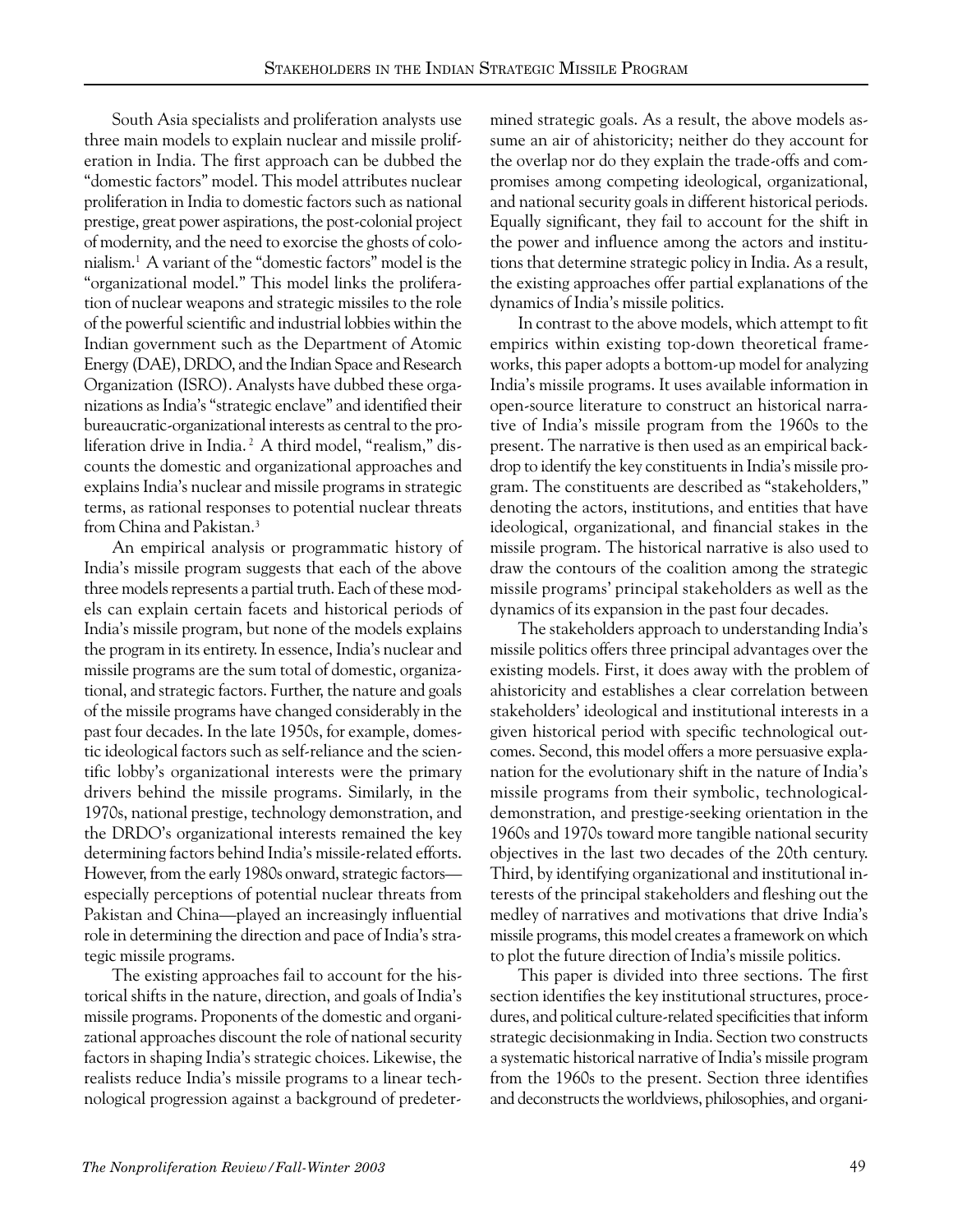zational-institutional interests of the principal stakeholders in India's strategic missile program at both the individual and collective levels. The paper concludes by tying the analysis together to identify the prevailing and emerging trends likely to shape India's missile program in the short and medium terms.

#### **STRATEGIC DECISIONMAKING IN INDIA**

Post-independence India opted for a federal system of government. Power and responsibilities are distributed among the federating states and the central government; national defense and external affairs are the responsibility of the federal or, in Indian parlance, "central" or "union" government. At both the central and state levels, India has adopted a parliamentary system of governance. The parliament is elected by the people directly; the political party or coalition of parties that gain a parliamentary majority form a cabinet system of government headed by the prime minister. The Indian president, like the British constitutional monarch, plays a ceremonial role and is usually bound by constitutional rules to accept the advice of the union cabinet.

Although India has adopted a parliamentary system of democracy, its executive branch (cabinet and prime minister) is almost presidential in nature. The parliament, beyond the ritual passage of the annual defense budget and the cursory debate that accompanies this passage, plays a marginal role in the shaping of India's defense policy. Defense policy is decided in the defense ministry, which is usually headed by a minister of cabinet rank and one or two junior ministers of state. During the past five decades, Indian prime ministers have sometimes retained direct control of the defense portfolio. The defense ministry makes major policy and administrative decisions related to long-term defense planning, weapons procurement from abroad, indigenous R&D programs, defense production and supplies, and management of the armed services. The defense ministry also controls the DRDO, India's principal defense R&D agency.<sup>4</sup> The head of DRDO serves as the scientific advisor to India's defense minister.<sup>5</sup>

Historically, however, critical decisions related to nuclear weapons, nuclearization, and development of strategic weapon systems such as ballistic missiles have been made by the prime minister and a small circle of advisors based in the prime minister's secretariat, the PMO. Until the end of the 1990s, the decisionmaking structure concerning strategic weapons was personalized and ad hoc and could include high-ranking civilian bureaucrats, select members of the cabinet including the defense minister, and the heads of DRDO and the atomic energy establishment; occasional invitees could also include the service chiefs of India's armed forces.<sup>6</sup> However, since the advent of the BJP government to power in 1998, strategic decisionmaking has become more institutionalized through a three-layered national security council.<sup>7</sup>

Until the 1990s, India's strategic decisionmaking process was also highly fragmented and secretive. Important decisions were made on an ad hoc basis by the prime minister without informing the union cabinet or parliament. Information about such decisions was restricted to a handful of individuals within the central government and often communicated verbally by the principals to their subordinates.<sup>8</sup> Similarly, budgets for clandestine strategic programs were sanctioned through discretionary funds controlled by the prime minister or through creative accounting methods, which hid budgets for nuclear and missile programs under different departmental heads.<sup>9</sup> Until the end of the 1980s, when the Indian government decided to launch a crash weaponization program, the development of such strategic weapons continued independently of one another.10 Coordination among the departments of atomic energy, defense, and space on these programs was minimal.

However, defense reforms initiated by the BJP government in the post-1998 period have led to important changes in India's opaque and ad hoc decisionmaking structure. There is now greater institutionalization in defense decisionmaking, and different actors and agencies have been directly or indirectly incorporated in the decisionmaking process. The centralized and ad hoc decisionmaking structure of the past, which was centered in the office of the prime minister, is gradually paving the way for a more broad-based structure with space for political and institutional bargaining. The restructuring of the national security planning process within the central government has also put an end to the fragmentation in India's strategic programs. The above measures have not only improved India's national security planning and decisionmaking processes; more significantly, they have also created a systematic channel for interaction among the actors and institutions, which make up India's nuclear and missile coalition, within and outside the federal government.<sup>11</sup>

# **IDENTIFYING THE PRINCIPAL STAKEHOLDERS**

With the benefit of hindsight, we can identify four principal stakeholders in India's missile program. As explained earlier, the term stakeholder denotes actors, entities, and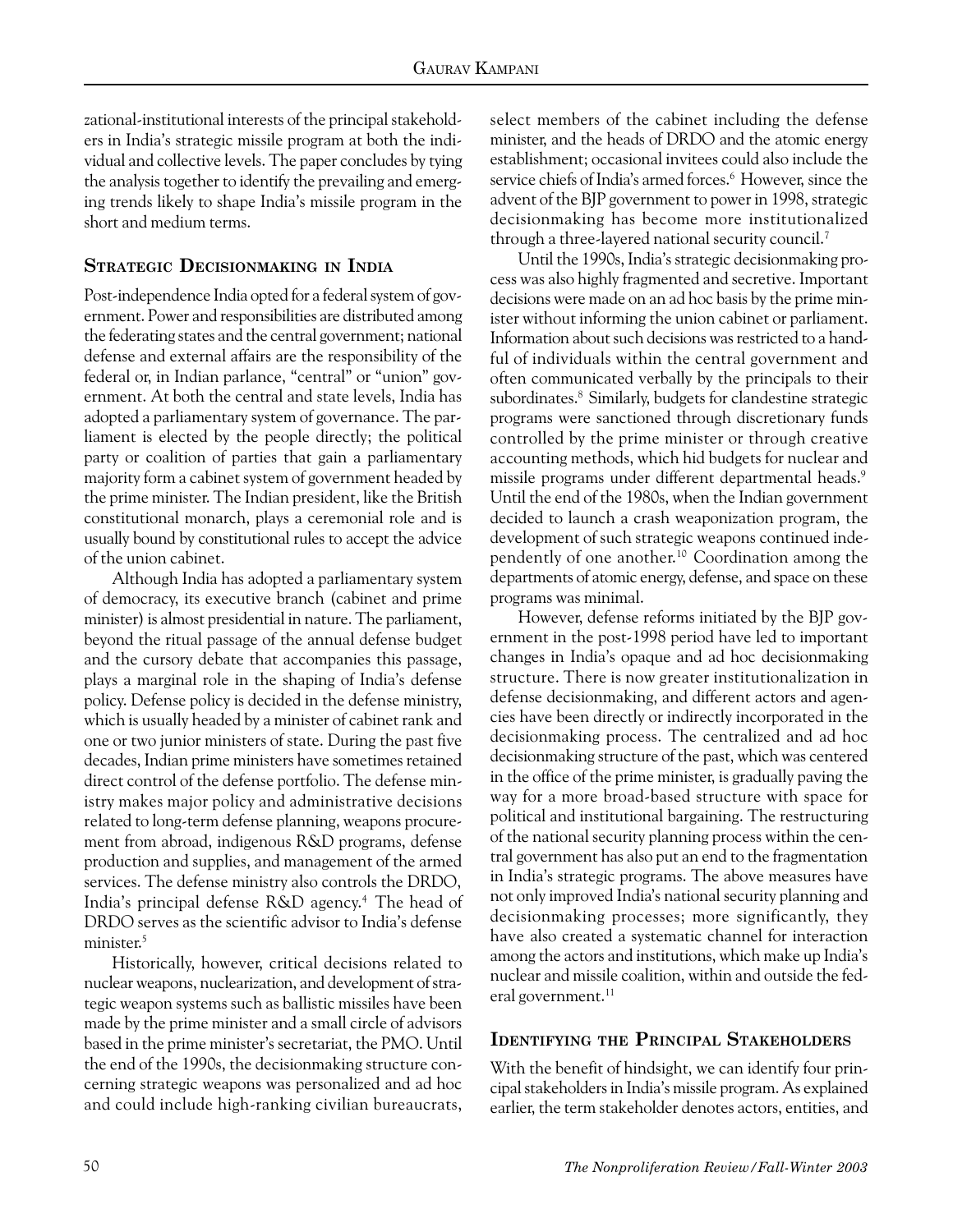institutions that have a combination of ideological, bureaucratic/organizational, and economic stakes in India's strategic missile programs. These criteria allow us to classify stakeholders into four broad categories: politicians, the strategic enclave, the three armed services, and the lobby of strategic analysts. To be sure, under the above criteria, other actors and institutions such as the Ministry of Defense, public and private sector companies, and quasi-governmental research institutions could also be described as stakeholders. However, governmental institutions such as the Ministry of Defense have been excluded because strategic policy in India is almost exclusively the purview of the PMO and top civilian nuclear and missile scientists, with limited input from the armed services and strategic analysts. Similarly, although public- and privatesector companies and quasi-governmental research institutions have been identified as part of the expanding coalition of stakeholders, they have not been classified as a separate category largely because the majority of the government-owned companies and quasi-governmental research institutions engaged in strategic defense programs are directly or indirectly controlled by the strategic enclave. On the other hand, the role of private-sector companies in Indian defense programs is still limited. Further, in the absence of transparency, the precise degree of their participation in the missile programs is still not very clear.

In this paper, India's strategic missile coalition is described as "composite" in that each of the coalition's constituents comprises a separate group; and yet like the composite class of materials in which fibers of a reinforcing fabric are set in the matrix of another material, each stakeholder in the missile program is bound by a common glue of shared values to form a self-reinforcing coalition.

#### **Politicians**

The politicians, by virtue of having led India's anticolonial movement against Britain and having established a constitutional civilian democracy, occupy the dominant position within India's composite coalition. The politicians' prestige has much to do with the leadership of post-independence Indian prime ministers. Until recently, a succession of prime ministers, especially the Nehru-Gandhis and their close circle of civilian advisors, set the ideological framework for India's foreign and defense policies and overall approach toward strategic weapon systems.

Despite India's being a parliamentary democracy, in practice, Indian prime ministers very nearly established a presidential system of government. From the mid-1960s on, the prime minister's office, which was originally created to coordinate policy among different government ministries, acquired greater powers and centralized power in the person and office of the prime minister. Centralized decisionmaking effectively reduced the power of the union cabinet and parliament.<sup>12</sup> As a result, critical decisions on India's strategic nuclear and missile programs were often made in the PMO, even though the actual implementation of decisions was delegated to individuals and specific ministerial departments.

The end of the Congress party's domination in Indian politics has resulted in the growth of coalition politics. The emergence of coalition governments at the national level has naturally resulted in a reduction in the powers of the prime minister. Institutional powers that were once appropriated by the PMO are gradually being restored to the cabinet and, to a lesser extent, parliament. But despite the re-growth of institutions in Indian politics, politicians (especially prime ministers and their top civilian bureaucratic advisors) dominate the strategic decisionmaking process in India.<sup>13</sup>

#### **The Strategic Enclave**

Although Indian political leaders have created an ideological framework for the development of an advanced technological and industrial manufacturing base, a small cross-section of key scientists from the country's nuclear, space, and defense sectors have played an influential role in steering those efforts toward the acquisition of strategic nuclear and missile capabilities. This group of scientists and the entities they represent are commonly termed India's *strategic enclave*. 14

The enclave's principal organizational actors include the DRDO, DAE, and ISRO. Other actors include defenserelated public-sector manufacturing units controlled by the departments of defense, space, and atomic energy. For political, ideological, and security reasons, the above organizations enjoy extensive patronage from India's political leadership. During the past five decades, each of these organizations has received generous budgetary support; according to one estimate, these organizations collectively consume nearly 60 percent of the Indian government's annual budget on R&D activities.15 This high-tech sector is termed an *enclave* because it is kept insulated from the vagaries of day-to-day political activities. In relative terms, it enjoys a considerable degree of organizational autonomy and its activities are kept secret from the scrutiny of the parliament, media, and rival bureaucratic agencies.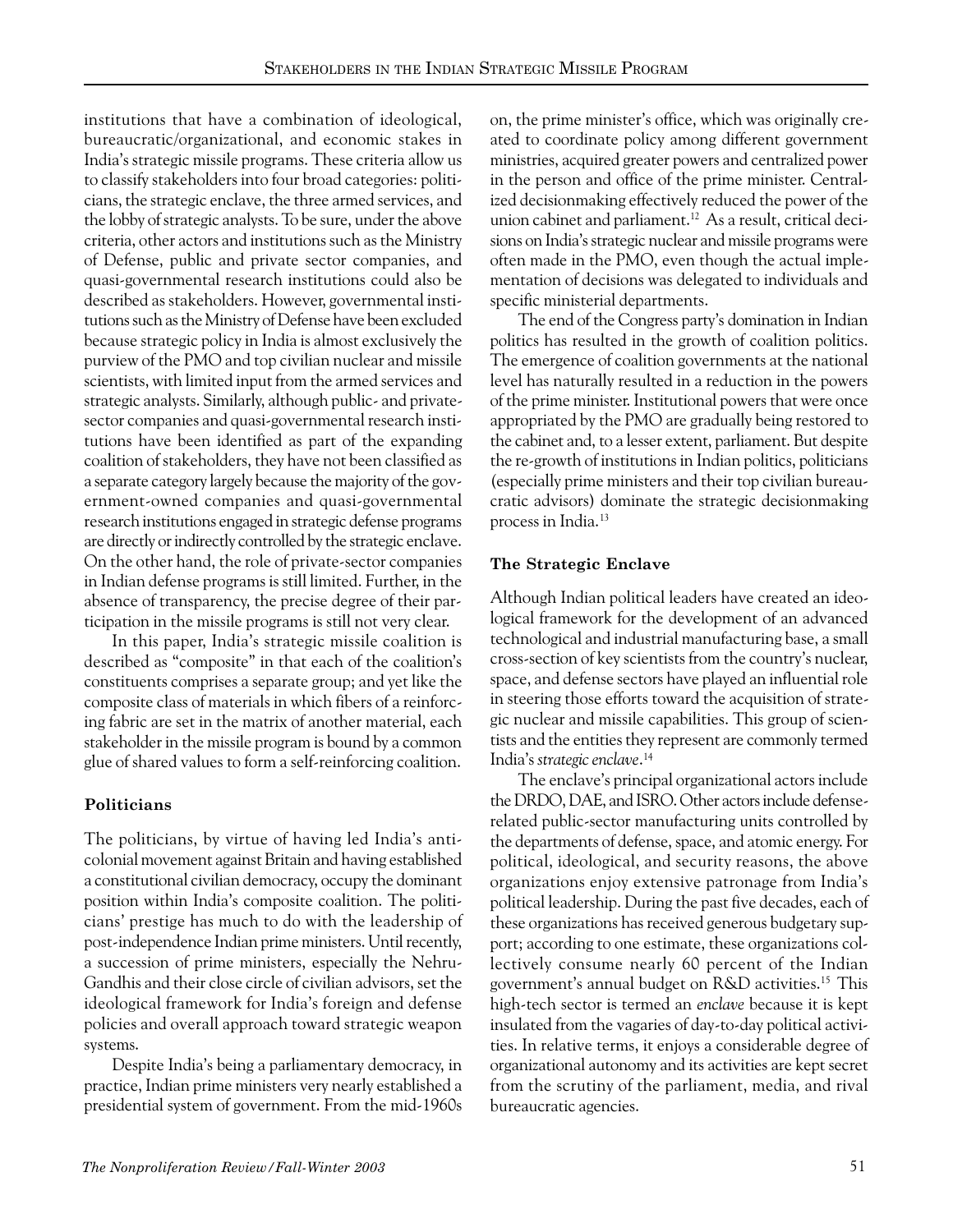#### **Strategic Analysts**

Strategic analysts constitute the third and perhaps the most vocal, public, and enthusiastic supporters of the DRDO's guided missile program. Although the strategic analysts do not have any direct organizational or financial stakes in the missile or nuclear weapons programs, they share the ideological worldview of India's political and scientific elites. The term *strategic analysts* applies to a broad category of analysts on foreign policy, defense, and strategic issues who occupy powerful positions in civil society institutions such as universities, think tanks, and nonprofit and media organizations. They mainly comprise journalists, academics, politicians, and legions of retired foreign service and defense personnel who have adopted strategic analysis as a post-retirement profession. The majority of individuals and institutions engaged in strategic analysis are based in New Delhi; in recent years institutions have also proliferated in regional centers such as Chennai and Bangalore.

The strategic analysts do not influence government policy directly; rather they influence policy indirectly through framing issues and molding public opinion. Although this influence may not seem as significant as direct participation in the government's decisionmaking process, its impact should not be underestimated. In India, policies on domestic, foreign, and defense issues are mainly shaped through debates in the national media. Influential individuals and institutions in civil society and government share a dialectical relationship: They reflect and influence each others positions. Furthermore, since 1998, the BJP has also attempted to incorporate sections of this lobby into the government through the institution of the National Security Advisory Board (NSAB).<sup>16</sup>

#### **Armed Services**

In the 1990s, India's armed services emerged as principal stakeholders in DRDO's missile programs. The armed services are anxious to take over the professional management of India's fledgling nuclear arsenal. Equally significant, their advocacy of nuclear weapons and related strike systems is fueled by interservice competition and rivalry with the civilian bureaucracy, which has historically controlled access to India's political leadership.<sup>17</sup>

Until recently, the armed services were rarely involved in strategic defense planning or policy decisions related to India's nuclear and missile programs. The exclusion of the military was largely the consequence of post-independence India's unique framework of managing civil-military relations. The politicians' fear of the proverbial "man on horseback" led to the separation of the armed services headquarters from the defense ministry. Gradually, the military was denied direct access to the political leadership and was forced to operate through civilian bureaucrats. Although the military regained autonomy over operations planning after the politicians' disastrous micromanaging of the border war against China in 1962, its role as an institution in planning grand strategy or longterm defense was curtailed. Politicians and their civilian bureaucratic advisors, including representatives of India's strategic enclave rarely advised or sought the armed services institutional advice on the direction of India's strategic programs.<sup>18</sup>

However, by the early 1980s, the consensus that had underwritten the above model of civil-military relations began to erode. An increasingly vocal coalition of civilian strategic thinkers, retired military, and foreign service officials argued that the existing model had outlived its utility. Critics pointed out that control of the military by the civilian leadership was essentially supposed to have meant the subordination of the military to the *civilian political leadership*. In the Indian case, this arrangement had metamorphosed into the subordination of the military to the *civilian bureaucracy.* The critics argued that the civilian bureaucracy was "generalist" in nature and lacked the specialized knowledge or institutional resources to manage national security and undertake long-term defense planning. Hence, there was an urgent necessity for redefining the relationship of the armed services within the federal executive branch.<sup>19</sup>

Further, as Indian democracy matured and democratic institutions began to take root, the fear of the man on horseback receded. While fears of a military coup were genuine during the 1950s and 1960s, the maturing of Indian democracy led to a renewed emphasis on the legitimate participation of the military in bargaining that took place within the executive branch of the federal government. In this new environment, the full-fledged participation by the military came to be viewed as a critical hallmark of a mature democracy.

The advocates of an overt nuclear posture also identified the exclusion of the military as one of the principal stumbling blocks in the path of seeking an operational nuclear capability. The proponents of overt nuclearization argued that so long as India's nuclear weapons capability remained symbolic, there was little necessity of directly involving the armed services in strategic decisionmaking. However, after India decided to weaponize its capability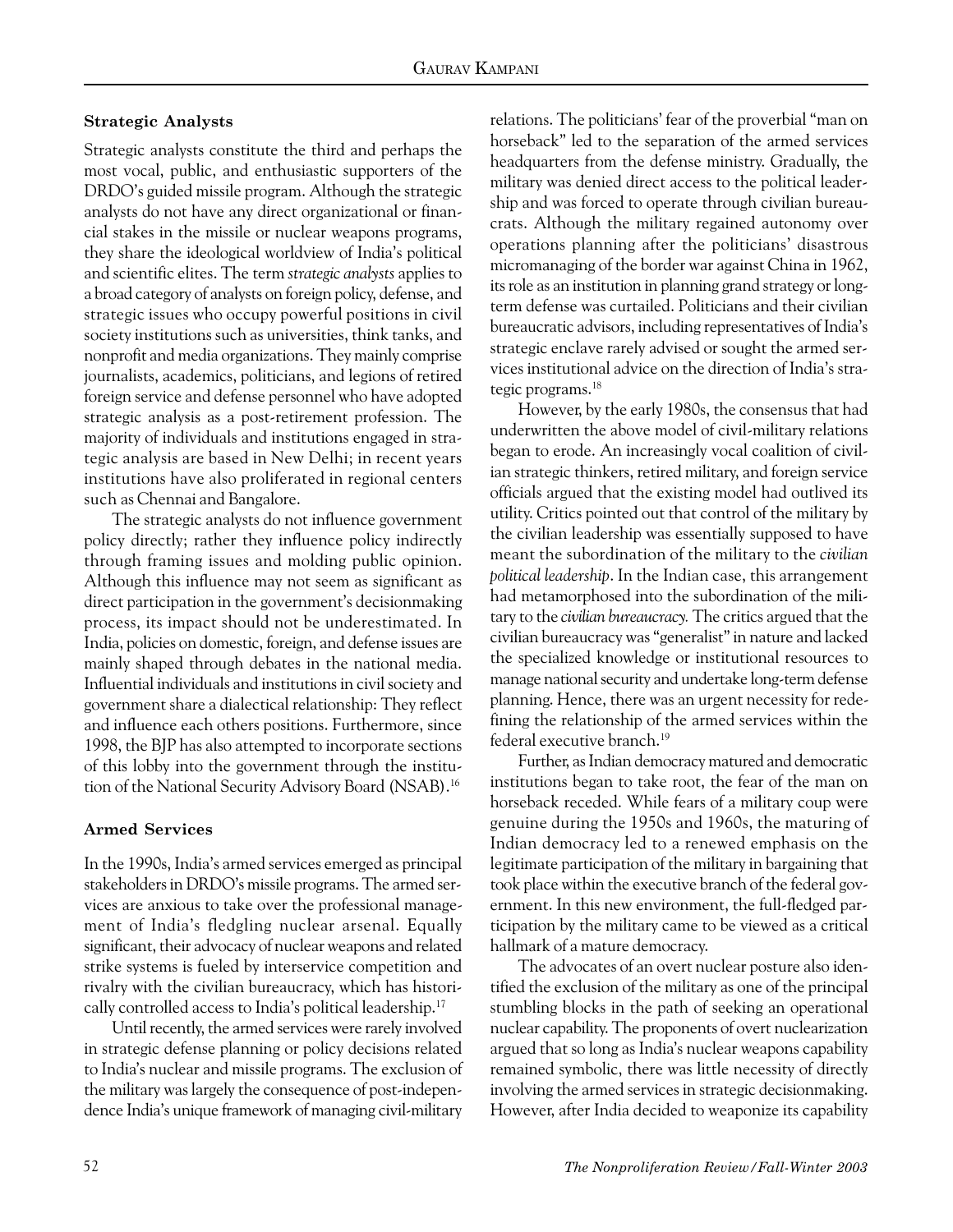and create an operational minimal deterrent, involving the armed services in the decisionmaking structure became imperative. The nuclear advocates berated the point that decisions related to weaponization, integration of weapons with delivery systems, storage, training, use, and secure command and control could not be made without the active and full-scale institutional participation of the military.<sup>20</sup>

In a belated acknowledgement of the above critique, India's ruling alliance has launched an ambitious effort to reform the framework of civil-military relations. The political leadership, in its eagerness to transform India into a nuclear weapon state, has also begun instituting measures that will directly involve the military in managing India's fledgling minimal deterrent. As a first step, armed services headquarters are being reintegrated into the defense ministry. The armed services chiefs now have direct access to the defense minister and the union cabinet through the revived Defense Minister's Committee and the Cabinet Committee on Security, respectively. The government is also planning on appointing a Chief of Defense Staff (CDS) who will formally command India's nuclear forces and render "single-point advice" to the union cabinet on nuclear issues. <sup>21</sup>

# **THE EMERGENCE AND EXPANSION OF INDIA'<sup>S</sup> MISSILE COALITION**

#### **Phase I (1955–1970): The First Steps**

Phase I of India's missile program involved the design and development of first-generation anti-tank missiles. In the early 1960s, DRDO sold the idea of developing an antitank guided missile (ATGM) to India's Minister of Defense Krishna Menon and Prime Minister Jawahar Lal Nehru.<sup>22</sup> Subsequently, the DRDO and its principal missile laboratory, the Defense Research & Development Laboratory (DRDL), also secured political sanction to develop a three-ton thrust liquid-fuel rocket engine whose design was very likely based on the Soviet SA-2 sustainer motor.<sup>23</sup> The initiative for both projects appears to have emanated from DRDO. Indian scientists were convinced that missile systems would constitute principal weapon systems in future wars. They therefore made the case that India should invest in acquiring the scientific expertise and technological infrastructure to build modern missiles indigenously. As there were no plans for manufacturing missiles in India at this stage, the above missile-related R&D efforts were undertaken without solicitation of any formal advice or user requirement from the armed services.

However, both projects ended in failure. By 1969, DRDO was able to fabricate only a "500kg regenerativecooling liquid propellant engine using kerosene and red fuming nitric acid as oxidizer," a far cry from the threeton thrust engine originally envisaged.<sup>24</sup> Similarly, the project to develop a 1.6 kilometer- (km-) range, solidmotor, wire-guided, anti-tank missile faced significant technical obstacles and met considerable opposition from the armed services. The Indian Army was keener on importing state-of-the-art anti-tank missiles from abroad and had little confidence in the DRDO's ability to complete projects successfully. The Army also complicated the DRDO's task by changing the General Staff Qualitative Requirements (GSQR) for the anti-tank missile project midstream.25 The ATGM project's other difficulties stemmed from the lack of adequate monitoring and tracking equipment. According to Indian scientists, the DRDO's inability to develop "foolproof non-destructive testing techniques" also resulted in "propellant defects" in the missile's "sustainer motor."<sup>26</sup>

Despite the overall failure of DRDL's efforts to develop an indigenous anti-tank missile, DRDO scientists claim that Indian laboratories imported and established facilities for "machining, tool making, injection, molding, assembly, inspecting, carpentry, and electroplating." These facilities gave India the technological capability to fabricate prototypes of gyroscopes, actuators, silver oxide-zinc batteries, booster and sustainer motors, air frame hardware such as fiberglass wings, ground launcher mechanisms, and wire spool winding and reeling mechanisms for first-generation anti-tank missiles.<sup>27</sup>

The anti-tank missile project was ultimately terminated in 1970, when India accepted a French offer to produce the first-generation SSIIBI anti-tank missiles under license from M/s Aerospatiale (Nord Aviation) for a period of 10 years. As part of the agreement, France also transferred the technology to produce SSIIBI missiles to a new Indian government-owned public-sector company, Bharat Dynamics Limited (BDL); BDL was expressly instituted in 1970 to produce missiles in India. <sup>28</sup>

During the late 1950s and 1960s, India's missile ambitions were mainly confined to first-generation ATGMs and the development of competency in designing liquidfuel rocket engines. The push for both projects appears to have come from defense scientists in DRDO, who apparently convinced key political leaders and civilian bureaucrats of the value of investing in the development of a limited infrastructure for building modern missiles indigenously. It is unclear if the armed services were consulted prior to the inception of the projects. Although the issu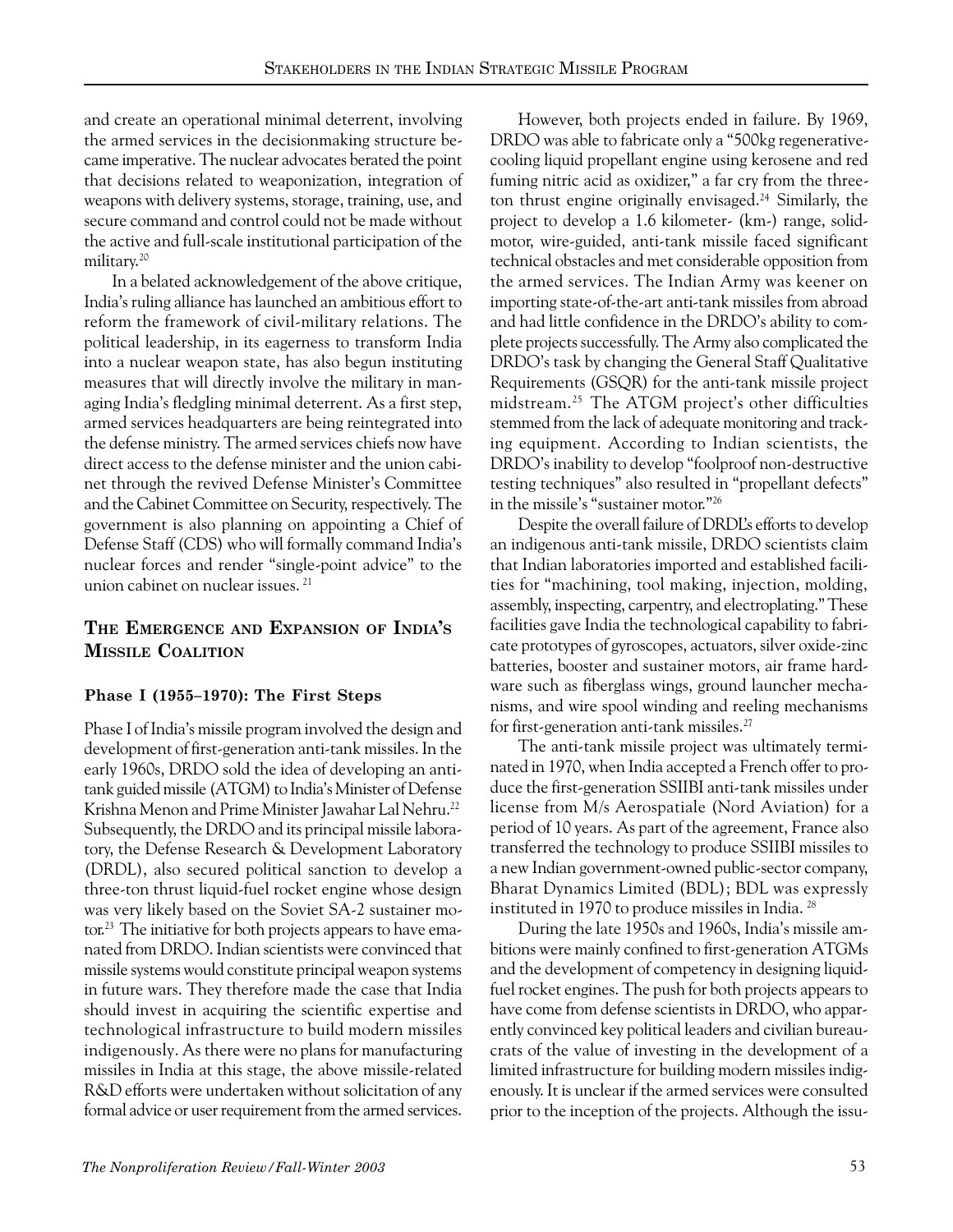ance of a GSQR for the anti-tank missile clearly suggests that the Army was involved in the project, the alliance between DRDO and the Army appears to be extremely weak. The Army was skeptical of DRDO's competence and indirectly sabotaged efforts by lobbying for imports and changing the GSQR once the project was launched. Despite some political and budgetary support within the PMO and defense ministry, alliances with the political leaders were not strong enough to permit sustained support for both projects. Ultimately, the DRDO's organizational and technological failures, India's limited manufacturing base, weak alliances with the politicians, bureaucrats, and the military, and the availability of technology from external suppliers led to the termination of both the liquid-engine and the ATGM projects.

#### **Phase II (1971–1979): Symbolism and Technological Competence**

Phase II of India's missile program roughly spans the decade of the 1970s. During this period, DRDO undertook two significant projects. The first, Project Devil, was an attempt to reverse-engineer the Soviet SA-2 surfaceto-air missile.29 The second, Project Valiant, was an ambitious attempt to develop a long-range ballistic missile.<sup>30</sup> Both projects apparently emanated from an alliance of scientists in DRDO, Prime Minister Indira Gandhi, and some of her influential bureaucratic advisors in the PMO and defense ministry.<sup>31</sup> Design competence and political symbolism were the primary objectives in both projects. For these reasons, and because of the peculiarities of India's civil-military relations, the armed services were apparently kept at the margins of the decisionmaking loop.

Project Devil was inaugurated in 1972 and opposed by the Indian Air Force. The Air Force had already acquired SA-2 batteries from the Soviet Union in the 1960s. The Air Force's waning interest in the SA-2 was partly the consequence of the missile's poor performance in the 1971 Indo-Pakistan war over Bangladesh (formerly East Pakistan). The Air Force's skepticism with the program also stemmed from DRDO's failure to develop a powerful gas turbine engine for the HF-24 Marut combat aircraft. For the above reasons, the Air Force regarded Project Devil mainly as a "technology gathering"32 project and lobbied the Indian government to import the newer solid-fuel Pechora (NATO designation: SA-3 Goa) air defense missiles which were on offer from the Soviet Union.<sup>33</sup>

In undertaking Project Devil, DRDL adopted the philosophy of reverse engineering or "one-to-one substitution." The decision to reverse-engineer the Soviet SA-2 SAM was regarded as a means to acquire detailed knowledge of all the design parameters of a proven missile and to establish the infrastructure for the development of modern missiles in India in the future.<sup>34</sup> However, there were no plans to manufacture the reverse-engineered missile in India.

Toward the end of 1974, the Indian government appointed a technical audit committee to review progress of Project Devil. The committee consisted of scientists and engineers from ISRO and the Indian Institute of Sciences (IISc).<sup>35</sup> The committee met in early 1975 and concluded that DRDL had failed in its task. Committee member A.P.J. Abdul Kalam commented that, although DRDL accomplished the task of "hardware fabrication" and "systems analysis" in the design and development of the missile's "ground electronics," it needed to make more progress in the area of "liquid propulsion." The committee also noted that DRDL's philosophy of reverse engineering had taken precedence over the "generation of design data"; as a result, Indian missile engineers had been unable to make much progress in overall systems analysis. Despite the critical review, the committee recommended that DRDL be allowed to continue with the project.<sup>36</sup> India's defense ministry accepted the latter recommendation and continued to fund the project until it was shelved in 1980.<sup>37</sup> Despite the overall failure of Project Devil, DRDO sources insist that DRDL succeeded in developing two solid-fuel boosters and a three-ton liquid sustainer engine for the Devil missile.<sup>38</sup>

In 1971, Prime Minister Indira Gandhi directed the defense ministry and DRDO to explore the possibility of developing a long-range ballistic missile (8,000-km range with a 500-kg payload). Although the defense ministry was involved in the project, the Indian government apparently did not formally solicit the views of the armed services. As was the case with the 1974 "peaceful" nuclear explosion, the goal of the political leadership appears to have been to demonstrate India's competence in developing advanced technologies. Had pressing security considerations been paramount, the armed services and the atomic energy establishment would have been involved in the project.

Despite the enthusiasm of the PMO, several leading scientists and engineers in DRDL believed that India lacked the scientific, technical, and industrial base to build such a long-range missile. The scientists felt that they could perhaps build a 1,500-km-range ballistic missile within six to eight years if given access to unlimited financial and manpower resources. But even a missile of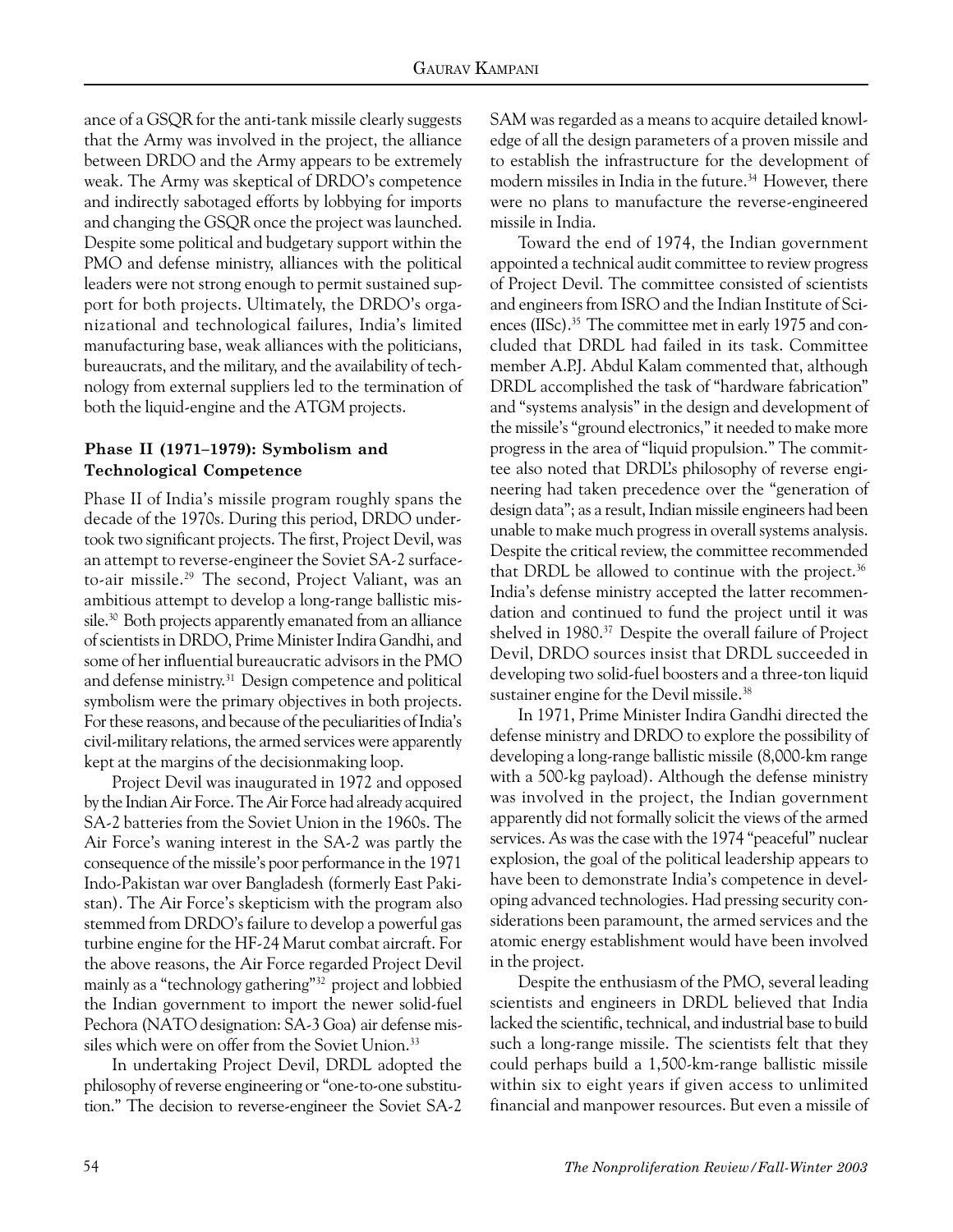this range was considered overambitious.<sup>39</sup> The design engineers and scientists at DRDL ultimately proposed a three-stage design for a long-range ballistic missile capable of delivering a 500-kg payload over a range of 8,000 km. Stage one would comprise a cluster of four 30-ton liquidfuel engines, stage two would comprise two engines, and stage three likely would consist of one engine. Indian scientists reportedly hoped to use a scaled-up and modified version of the SA-2 liquid engine for the Valiant's propulsion.<sup>40</sup>

However, technological difficulties and inter- and intra-organizational differences hampered the Valiant project. For example, S.L. Bansal, Valiant's project director, believed that DRDL head V.S. Narayanan was far more focused on the Devil program.<sup>41</sup> Sometime in 1973 or 1974, due to faltering progress and insufficient interest in the Valiant program, the union cabinet requested the defense minister's scientific advisor Dr. Nagchaudhuri to explore whether the liquid-fuel engine under development for the Valiant program could be used by ISRO for the civilian satellite launch vehicle. During a meeting of DRDL and ISRO officials at IISc in Bangalore, ISRO rejected the liquid-fuel engine, citing its own efforts in developing solid motors. The IISc's aeronautical department also appraised the DRDL's efforts critically and cited "instability problems" in the Valiant's liquid-fuel engine. The Valiant program was subsequently terminated.<sup>42</sup>

Although DRDO failed to achieve any of its original objectives, the experience gained in developing the liquid-fuel engine may well have helped India in its ballistic missile development efforts in the 1980s. More significantly, from 1972 to 1982, DRDL imported the infrastructure for designing, developing, testing, and building guided missiles. This included "aerodynamic, structural, and environmental test facilities, liquid- and solid-propulsion test facilities, fabrication and engineering facilities, [and] control, guidance, rubber, and computer facilities."<sup>43</sup>

Despite the relatively increased financial and political support for the missile program and some involvement by government-owned public-sector entities in missilerelated activities, DRDO was unable to build a broader coalition by enlisting the cooperation of either ISRO or the military leadership.44 ISRO and DRDO competed with one another for increased funds and attention from the political leadership. Instead of pooling resources to capitalize on their respective organizational and technical strengths, both entities followed different technological trajectories. Similarly, the lack of participation of the armed forces in the research, design, and development phases also contributed to the overall failure of the missile efforts.

The program narratives of the Devil and Valiant projects suggest that both were guided by rationales having little to do with national security. When Project Devil was launched in the early 1970s, the Indian Air Force already had access to advanced SAMs; at the time, more sophisticated systems were also on offer from the Soviet Union at "friendship prices."45 Reverse engineering might thus have had the effect of helping India develop a capability for indigenous research, design, and development of such missiles in the long term. However, the Indian government had no overwhelming security requirement to invest in such a capability.

Similarly, had national security requirements—particularly the much-touted Chinese nuclear threat—been paramount in the 1970s, it could be presumed that the Indian government would have pooled the organizational and technological resources of ISRO and DRDO to produce a long-range ballistic missile. However, both organizations followed different technological paths. ISRO focused on developing solid-fuel motors, while DRDO invested in the development of liquid-fuel engines. The pursuit of multiple paths was not a strategic technological choice, but rather a consequence of two competitive organizations acting independently of one another. Further, had national security concerns been significant, the armed services and especially the DAE, which at the time was working on a nuclear explosives project, would certainly have been consulted on the project to develop a long-range ballistic missile. However, throughout the 1970s, India's nuclear, civilian satellite launch vehicle, and ballistic missile programs continued independently of one another. The organizational and technological resources of India's strategic sector remained fragmented, and neither the political leadership in the PMO nor defense ministry made any attempt to achieve any form of integration. <sup>46</sup>

Furthermore, the PMO's original request to develop an 8,000-km-range ballistic missile capable of delivering a 500-kg payload was bizarre. If nuclear threats from China were the supreme concern, then India would have required only an intermediate-range ballistic missile with a range between 4,000 km and 5,000 km to hold targets hostage in China.47 In this regard, India's first nuclear device was developed without any reference to the ballistic missile program. The nuclear device that was tested in May 1974 weighed several tons; it was large, unwieldy, and could be delivered only by a transport aircraft.<sup>48</sup> Therefore, the proposed Valiant missile could not have served as a po-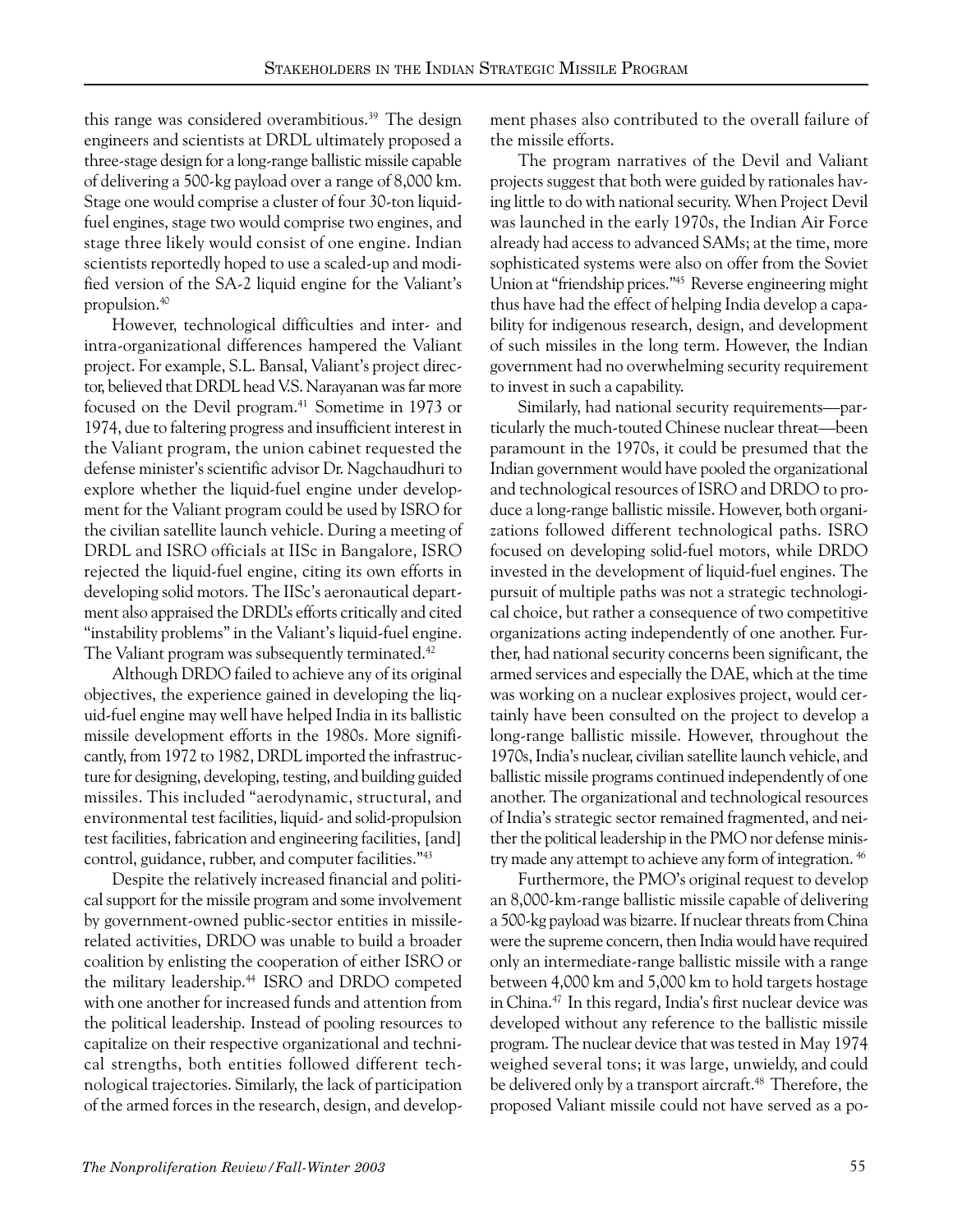tential nuclear weapon carrier unless the Bhabha Atomic Research Center (BARC) succeeded in coordinating efforts with DRDL to build a more sophisticated and miniaturized nuclear device. The above factors indicate that the Valiant program was guided by reasons of organizational and political prestige, symbolism, and the development of technological competence in accordance with India's post-colonial philosophy of indigenization, selfreliance, and autonomy.

#### **Phase III (1980–1994): Technology Demonstration and Creation of Operational Missile Systems**

The Indian government revived the flailing missile program in 1980, and in 1983 it launched the Integrated Guided Missile Program (IGMDP) to develop a family of strategic and tactical guided missiles.<sup>49</sup> The years 1980– 1994 marked a crucial turning point. During this period, India's forays into missile building were transformed from technology gathering, reverse engineering, and design competence, into a full-fledged program to build a series of operational missile systems. DRDO not only succeeded in developing a wide spectrum of technologies, but it also harnessed a broad coalition of institutional actors, which finally allowed the missile program to attain a degree of organizational and technological sophistication that earlier it had lacked.

In 1981, Dr. A.P.J. Abdul Kalam was appointed director of DRDL. Kalam was earlier director of ISRO's successful satellite launch vehicle project (SLV-3).<sup>50</sup> Kalam's shift to DRDO was indicative of an effort to revamp DRDL's management structure after the more dynamic and successful example of ISRO. But even more significantly, it marked the initiation of a process of breaking down the organizational and technological barriers that separated ISRO and DRDO. This was a significant development as, until the end of the 1970s, ISRO had jealously guarded its organizational autonomy and resisted participating in defense programs. ISRO's senior management was obviously aware that technologies developed for the civilian satellite launch vehicle program were essentially "dual-use" and could be deployed to develop ballistic missiles. However, ISRO avoided the atomic energy establishment's model of buttressing the civilian program through a weapons-related effort.<sup>51</sup> After the 1974 nuclear test resulted in sanctions on India's nuclear sector, ISRO feared that technology denials might jeopardize India's fledgling satellite launch vehicle program. However, Kalam's transfer to DRDO and the Indian government's decision in 1983 to launch the Agni technology demonstration program using the civilian SLV-3 first-stage motor indicate a partial commitment on the part of India's political and civilian bureaucratic leaders to harness technologies developed ostensibly for civilian purposes, for a military program.

The third phase of India's missile program was also characterized by more sustained political support, which was reflected in the scale of the IGMDP. For example, the IGMDP involved the development of five missile systems: a short-range ballistic missile (Prithvi); a medium-range technology demonstrator (Agni); a multi-role, shortrange, surface-to-air missile (Trishul); a long-range surface-to-air missile (Akash); and a third-generation, anti-tank, guided missile (Nag). In initial presentations before the defense ministry, the DRDO made a case for developing the tactical surface-to-air missile and the 150 km-range ballistic missile in the first stage of the project, to be followed by other systems later. However, India's defense minister R. Venkataraman persuaded DRDO to undertake all five projects simultaneously.<sup>52</sup> Support from the political leadership was followed by generous budgetary provisions.53 Both trends constituted a marked departure from the past and allowed DRDO to invest in a modern missile infrastructure which, over the span of two decades, gradually reduced its dependence on both ISRO and external suppliers.

As Kalam and his team revamped the management structure at DRDL, they made careful technology choices to capitalize on the lab's existing strengths and avoided mistakes that had contributed to the failure of the Devil and Valiant programs in the 1970s. In the early 1980s, Indian missile engineers and scientists debated the tradeoffs between liquid-fuel engines and solid-fuel motors in missiles. The solid-fuel lobby argued that solid-fuel motors were simpler in design and easier to maintain; unlike liquid-fuel engines, they have no pumps and valves. Solidfuel proponents also maintained that liquid fuels are toxic, require complex handling, add to the logistics chain, and prolong launch operations in the field by as many as 12 hours. However, the liquid-fuel lobby argued that the poor conditions of Indian roads made the solid-fuel in motors susceptible to cracks, which could lead to catastrophic failures. In addition, liquid-fuel engines would offer a greater elasticity in range, as the engine could be shut off by turning off the propellant supply as opposed to the complex thrust termination technology required in solid motors. At the time, India lacked both flex-nozzle and solid-fuel thrust termination technologies and would have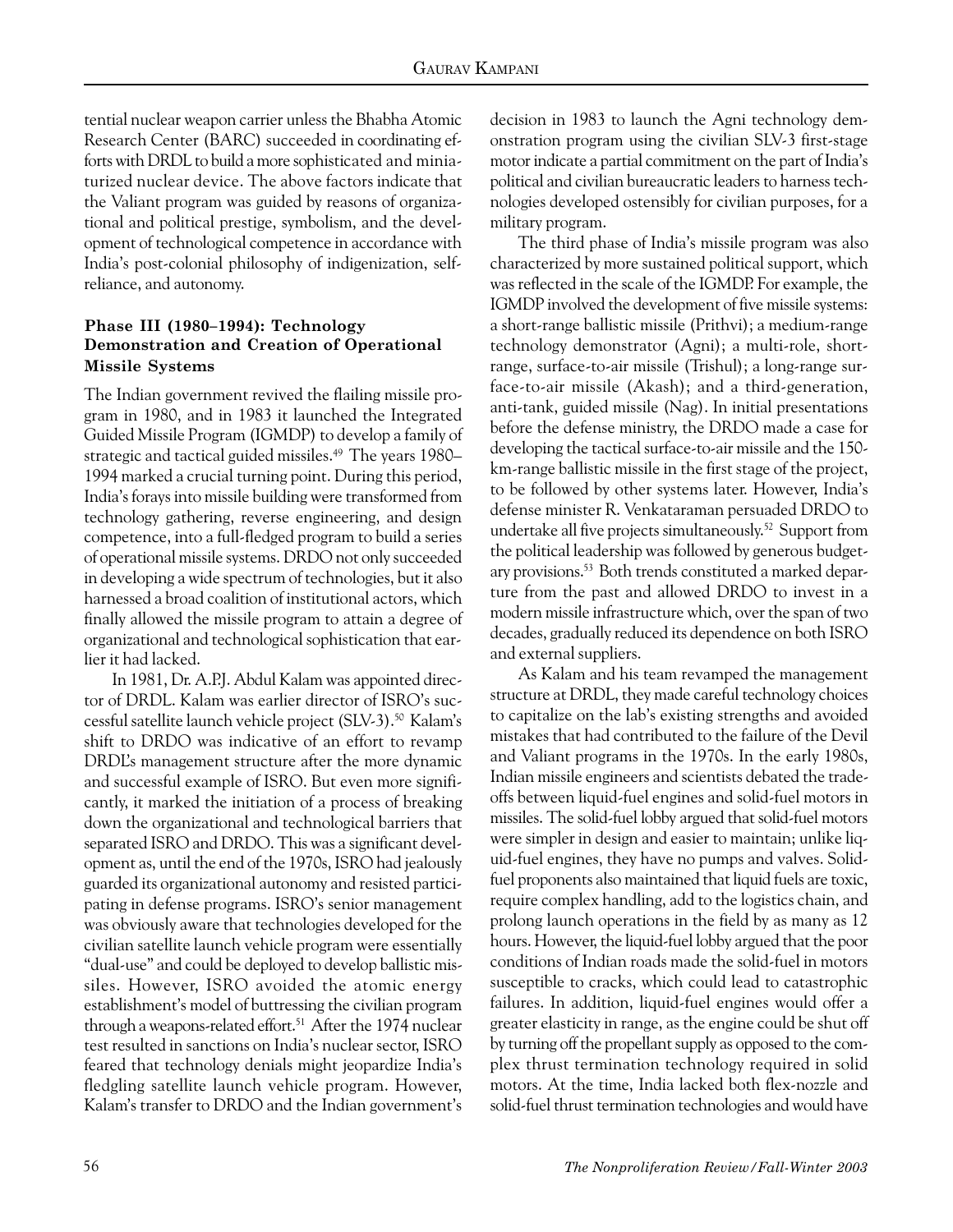had to devote considerable financial and organizational resources to develop them. <sup>54</sup>

DRDO's senior management decided that, in the event that it chose to build the SSM 150 and SSM 250 (Prithvi-I and -II) using liquid-fuel engines, it could use the Prithvi engine in the second stage of the Agni technology demonstrator program. These choices were dictated by DRDO's organizational rivalry with ISRO and the fact that DRDL had considerable experience with the SA-2's liquid-fuel engines. For example, DRDL had developed liquid-fuel engines for both the Valiant and Devil programs in the 1970s. By drawing on some of the technologies developed in the past, DRDO was able to avoid program delays and cost overruns, factors that helped consolidate its alliance with the political leadership. In this regard, design choices for the Prithvi and Agni programs were driven by DRDO's organizational interests. In the early 1990s, when the Indian Army hesitated to purchase the liquid-fuel Prithvi, citing problems related to the missile's short range, fuel toxicity, and logistics train, DRDO used its clout with the political and bureaucratic leadership to force the Army to accept the missile.<sup>55</sup> In retrospect, the development of the all solid-fuel Agni-II and the short-range single-stage Agni-I toward the latter half of the 1990s suggests that the Prithvi was probably a stop-gap measure until such time that DRDO was able to design more sophisticated and longer-range solid-fuel missiles.

Apart from technical reasons, one of the key organizational reasons for the failure of India's missile programs in the past was the poor interaction between the DRDO and actual user services such as the Army and Air Force. The armed services were generally skeptical of DRDO's attempts to develop advanced technologies and weapon systems indigenously. The Army and Air Force were also unenthused about DRDO's efforts at reverse engineering existing weapon systems and technologies and preferred proven imports over indigenous designs. DRDO's projects were often characterized by shoddy design, poor workmanship, systems integration problems, program delays, and cost overruns, factors that prevented the development of a robust alliance between DRDO and the armed services.56 In turn, DRDO accused the armed services of indirectly sabotaging domestic R&D efforts by lobbying for imports, making impossible technical demands, and often changing the GSQR midway through projects.

However, in developing the IGMDP, DRDO tried to secure the cooperation of the armed services by offering to develop missile systems that would be comparable to

the best in their class. Representatives from the user services and relevant public-sector companies were invited to participate in the top, middle, and lower management rungs of all missile programs. This measure was taken to ensure adequate coordination between the R&D agencies, producers, and actual users in the field. Instead of developing all the technologies in-house, Kalam and his team decided to opt for the consortium approach and collaborate with private-sector companies and research institutes at universities outside the government. Experts from ISRO were invited to provide an informal pooling of knowledge for the missile program. <sup>57</sup> In another change in program management, DRDL adopted the "concurrent engineering" model of development and production. Under this model, once the commitment of the user and flexibility of the weapon system are established, the program of development, user interaction, industry interaction, and actual production are tightly coupled to minimize the time-gap between development and final serial production.<sup>58</sup> However, the development history of IGMDP suggests that the concurrent engineering model was overambitious and was never implemented in practice.

By the late 1980s, DRDL succeeded in conducting flight-tests of both the Prithvi and Agni.<sup>59</sup> The technical significance of these tests aside, they also caught the imagination of Indian political leaders, nuclear lobbyists, and the middle class. More importantly, the initial flighttests proved that DRDO, which in the past had been unable to overcome technical and organizational hurdles to develop sophisticated weapon systems, was now capable of designing weapon systems of strategic significance. Unlike the 1970s, when the Devil and Valiant programs were kept under wraps, the IGMDP was surrounded by a blaze of publicity. Missile flight-tests, especially those of the Prithvi and Agni, became national media events. Kalam emerged as a national hero and sold the IGMDP to the political elite and the middle class as a symbol of India's technological and organizational excellence. Equally significant, the publicity and success of the Prithvi and Agni programs reinforced arguments from India's vocal nuclear lobby that India should opt for an overt nuclear posture and deploy operational nuclear forces.

By the end of the 1980s and early 1990s, the scale of the IGMDP expanded enormously. Besides the DRDL, 19 other defense laboratories, 21 public-sector organizations, and 6 private-sector companies participated in the program.60 DRDO also developed competence in the areas of solid propellants, composites, and advanced metallurgy. It developed a state-of-the-art infrastructure for design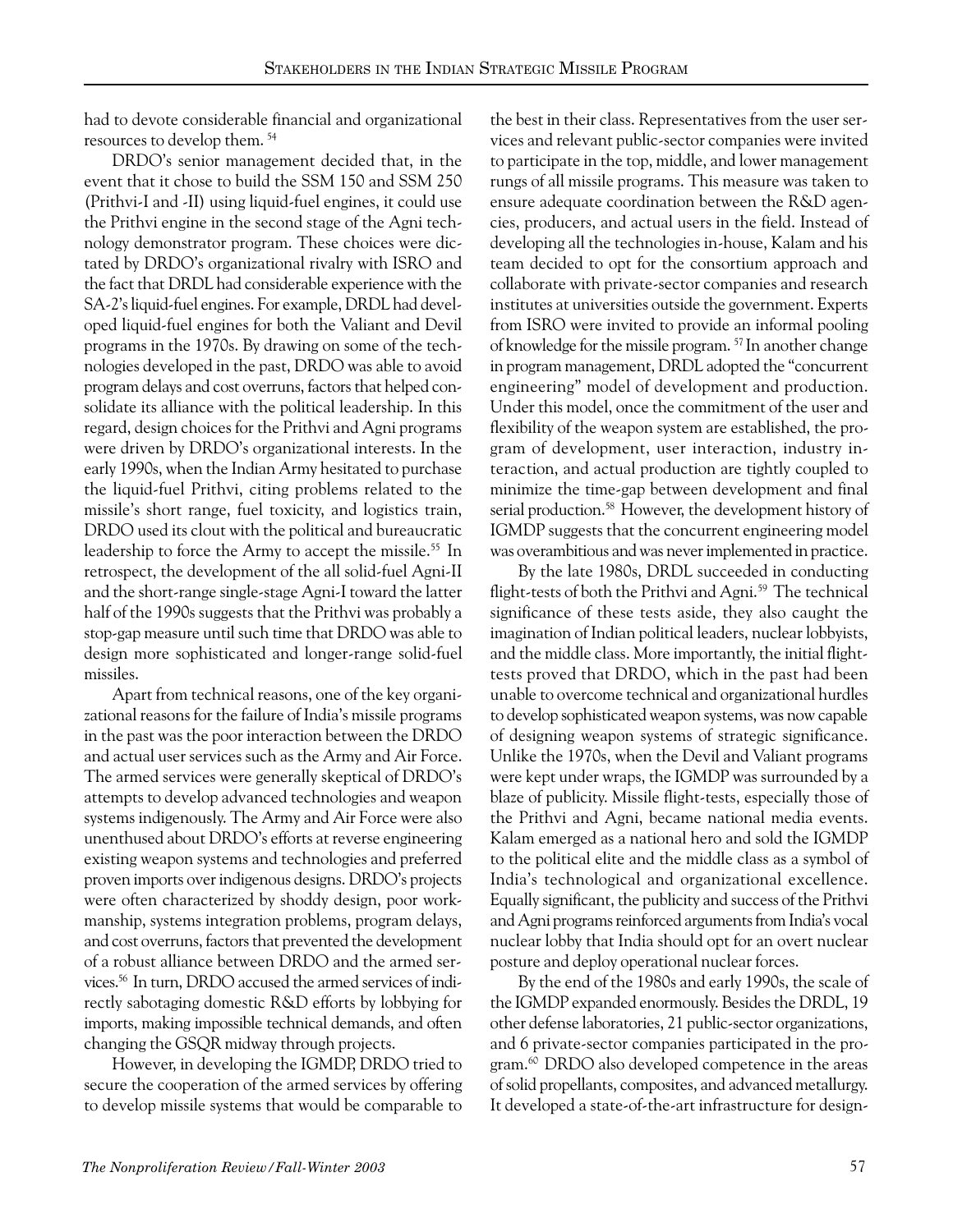ing and building modern missiles.<sup>61</sup> The facilities at DRDL were expanded and refurbished, and a new model research center with advanced technical facilities was built near the Imarat Kancha area near Hyderabad. The new facility, named Research Center Imarat, included an "inertial instrumentation laboratory, full-scale environmental and electronic warfare test facilities, a composites production center, a high enthalpy facility, and a state-of-the-art missile integration and checkout center."62 In addition, DRDO established a dedicated test range on India's east coast in Orissa to track and test long-range missiles, air defense missiles, high-G maneuverable missiles, weapon systems delivered by aircraft, and multi-target weapon systems.<sup>63</sup>

By the late 1980s, India's missile coalition had expanded and consolidated its position significantly. Despite DRDO's discouraging track record and history of program failures, Indian leaders backed the IGMDP and sanctioned generous budgetary support for the project. Equally significant, the central government began to take steps to end the fragmentation within India's high-tech strategic sector. Thus the Agni program used technologies developed by ISRO for the SLV-3. DRDO was also able to use ISRO's Sriharikota range for testing missiles until the completion of its own test range in Orissa.

The armed services appear to have supported the IGMDP for reasons of their own. Support for the SAM and ATGM projects was probably premised on the assumption that development failures could be overcome through the time-honored practice of imports. But in the case of the Prithvi, support might have hinged on the Army's and Air Force's attempts to gain control over a weapon system that could be used for the delivery of nuclear weapons. This does not seem to be the case with Agni, which during the 1980s was largely viewed as a technology demonstration project; therefore neither the Army nor the Air force issued a GSQR for the Agni.

The narrative of the IGMDP also suggests that in comparison to support for the Devil and Valiant, national security factors played a greater role in determining political support for the Prithvi and Agni programs. Both programs coincided with the revival of the nuclear weapons project by Prime Minister Indira Gandhi after she returned to power in 1980; her government also came close to authorizing nuclear tests in the early 1980s.<sup>64</sup> However, the Prithvi and Agni could not possibly have been viewed as ideal nuclear delivery vehicles. The Prithvi had a 150– 250-km range and was Pakistan-specific.<sup>65</sup> During a crisis, its short range necessitated deployments close to the border, which made it vulnerable to a preemptive strike. The missile's toxic fuel and large logistics train also created additional difficulties, besides making missile batteries vulnerable to early detection and destruction. Similarly, the Agni was a hybrid system that combined solid- and liquid-fuel propulsion systems; the Agni could not conceivably have been deployed in an operational mode, except in a grave national emergency. Further, the Agni's range of 1,400 km gave it limited utility against targets in Northern and Central China.<sup>66</sup> Therefore, in retrospect, it becomes apparent that the Agni served as a technology demonstration project that fit within the Indian government's broader "nuclear options" policy. In essence, the Agni program was used as a building block for more advanced missile systems in the future.

## **Phase IV (1995-2003): Limited Serial Production**

The fourth phase of India's missile program stretches from the mid-1990s to the present. This phase has been characterized by partial success of the IGMDP, limited-series production of the Prithvi and Agni ballistic missiles, and overall consolidation of DRDO's alliances with the political elites, civilian bureaucracy, armed services, and public- and private-sector entities. In this period, the missile program progressed from a development and user trials phase to limited series production.<sup>67</sup> As a result of the armed services commitment to actually purchase indigenous missile systems, DRDO was finally able to shift its focus from demonstrating technology to modifying missile systems to meet the field requirements of the user in terms of deployment and operability. Capitalizing on its successes with the Prithvi and Agni, DRDO embarked on programs to develop a sea-launched ballistic missile (Sagarika), a cruise missile (BrahMos), and a naval variant of the Prithvi (Dhanush) and sought external collaborations with Israeli and Russian entities to provide India with its first anti-tactical ballistic missile system.<sup>68</sup>

By the mid-1990s, the Army version of the Prithvi had completed user trials and entered limited series production at Bharat Dynamics Ltd. 69 Similarly, user trials of the Air Force version of the Prithvi continued until 1999, and it is unclear if the latter has entered serial production.70 The politicians and civilian bureaucrats in the PMO and the defense ministry persuaded a reluctant Army and Air Force to accept the Prithvi despite its design deficiencies. The ability of DRDO to persuade the armed services to accept the Prithvi marked an important first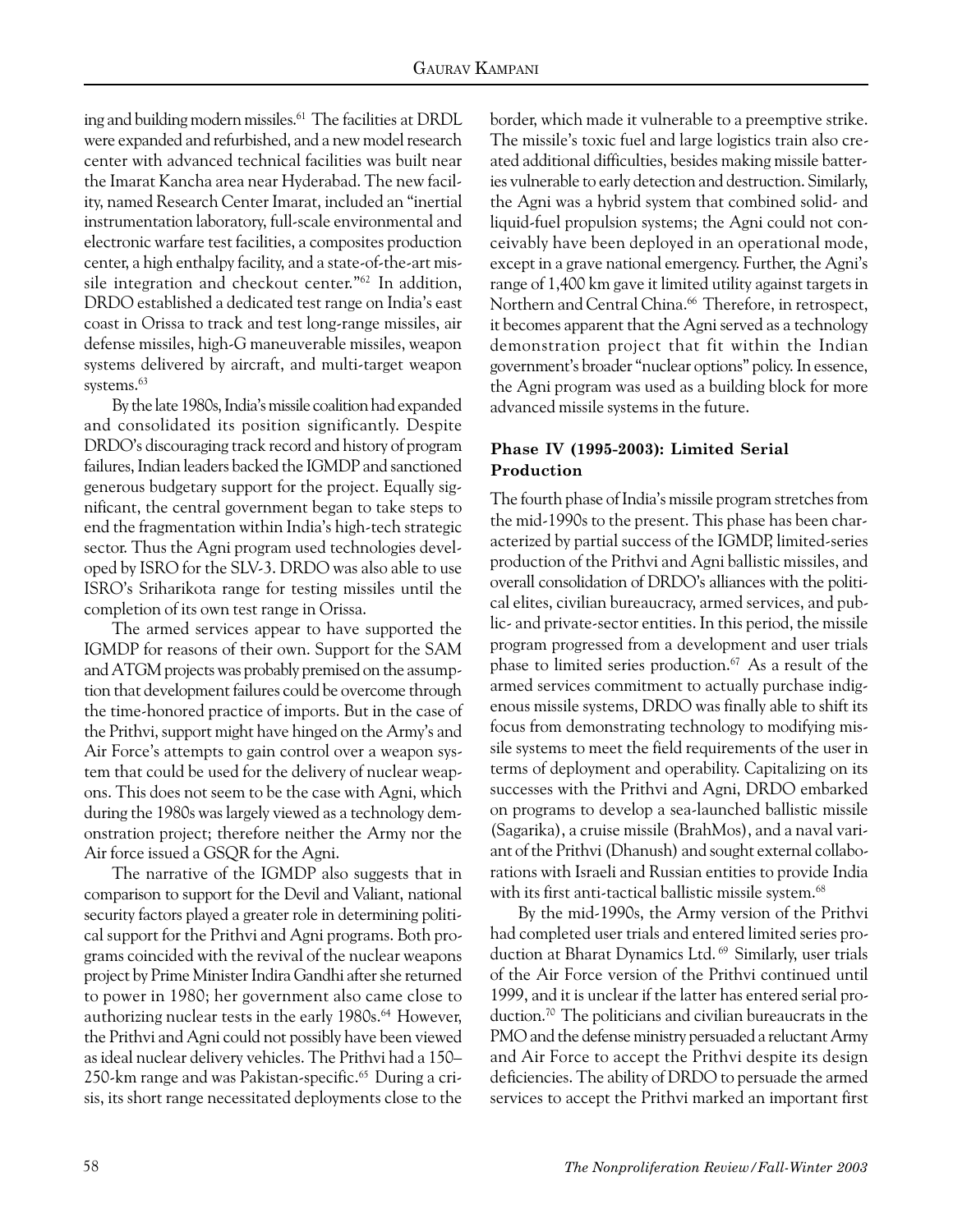in India's efforts to develop weapon systems indigenously. This was the first instance in post-independence India's history when the armed services had accepted a major weapon system of strategic significance designed and developed by DRDO.

One reason for this acceptability was that comparable strategic systems were not available from abroad.<sup>71</sup> But the other more critical reason had to do with the Indian government's decision to launch a crash nuclear weaponization program in the late 1980s. This decision gave a boost to the DRDO's missile program as at the time—with the exception of the Air Force's Mirage 2000, Jaguar, and MiG 27 aircraft, the Prithvi was India's sole alternative means for the delivery of nuclear munitions.<sup>72</sup>

The decision to modify the Prithvi as a nuclear weapon carrier contributed to the consolidation of the missile program in three ways. First, it strengthened political and budgetary support for the Prithvi and the longer-range Agni technology demonstration programs. Second, it produced a change in the attitude of the armed services. The Army had earlier opposed the Prithvi on grounds that it was not cost-effective as long-range artillery. The Air Force also feared that conventionally armed ballistic missiles were a long-term threat to the supremacy of its manned combat aircraft. However, both services now became supporters of the ballistic missile program due to inter-organizational rivalry over control of India's proposed nuclear deterrent.73 Third, the necessity of weaponizing nuclear devices and configuring them for delivery on aircraft and ballistic missiles strengthened the historic links between DRDO and the influential nuclear establishment.<sup>74</sup>

In 1994, the Agni technology demonstration program reached an interim conclusion after two flight tests, which validated India's re-entry vehicle technology. Despite considerable political pressure from the United States on India to freeze the ballistic missile program, DRDO successfully secured political and budgetary sanction to proceed with the second phase.75 The second phase of the program involved the development of all solid-fuel, longer-range, and rail- and road-mobile versions of the Agni.<sup>76</sup> The success of the DRDO's efforts to consolidate its alliances was evident not only from the political support that it received from the politicians and the armed services, but also from rival organizations such as ISRO. In the 1980s, ISRO had limited its participation in the Agni technology demonstrator program, citing time and organizational constraints. However, by the mid-1990s, ISRO agreed to design a solid-fuel second stage for the successor Agni II.<sup>77</sup>

DRDO's missile programs received an enormous boost with the advent of the BJP government to power in March 1998. While previous Indian governments had approached the question of nuclearization with trepidation and sought refuge behind the fog of opacity, the Hindu nationalists led by the BJP had long favored overt nuclearization. Soon after gaining power, in a rapid succession of events, the BJP authorized nuclear tests (May 1998), proclaimed India's status as a nuclear weapon state, and declared its commitment to a "credible minimum deterrent." These decisions were followed by substantial budgetary increases for the strategic nuclear and missile programs.<sup>78</sup>

The BJP also initiated other far-reaching defense reforms, which indirectly helped consolidate the nuclear and missile programs. As a first step it decided to initiate measures to end the artificial separation of the armed services headquarters from the defense ministry. The armed services, which earlier for political reasons had been kept at the fringes of national security planning, were now allowed limited participation in the nuclear decisionmaking process. The reintegration of the armed services was considered significant for professionalizing national security planning; it was also considered vital to facilitate the task of creating an operational nuclear force. However, it also opened the door for inter-service rivalry between the Army, navy, and Air Force for control of India's nuclear deterrent, which effectively gave each service an institutional stake in DRDO's strategic missile programs.<sup>79</sup> Similarly, the BJP's decision to accommodate the nuclearization project's supporters outside the government through the institution of the NSAB, provided DRDO's strategic programs added legitimacy.

The above factors have resulted in the emergence of a multi-faceted alliance with the DRDO and its missile laboratories at its core. India's strategic missile program enjoys support from a coalition of actors which include politicians, armed services, and the strategic elite. From the 1970s, DRDO has managed to expand this alliance to include government-owned public-sector entities, private-sector companies, semi-autonomous R&D centers, and universities. The missile programs have also caught the imagination of India's vast middle class, and DRDO has indirectly exploited popular support from the voting public to strengthen its bargaining position within the government.

However, despite this widespread support, not all parts of the missile program have met with an equal degree of success. Of the five projects that were launched under the IGMDP in 1983, the Prithvi and Agni ballistic missile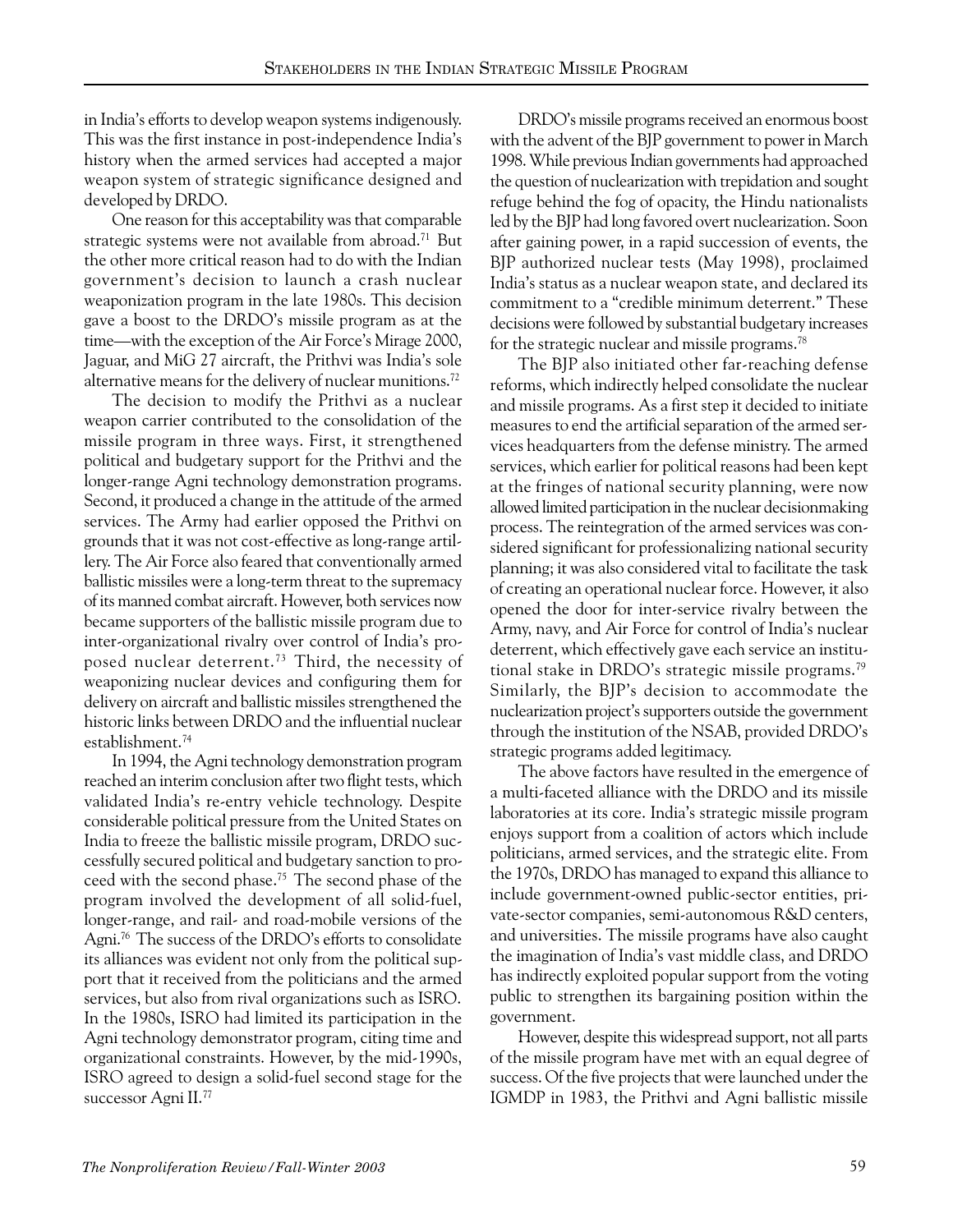programs were the most successful. This success was largely due to the fact that they were able to draw on the liquidfuel engine technologies developed during the 1970s and to ISRO's success with the SLV-3, which was reconfigured for the Agni technology demonstrator. The success of the Prithvi and Agni ballistic missile programs helped support less successful efforts to develop the short- and longrange surface-to-air missiles (Trishul & Akash) and the third-generation anti-tank missile (Nag).<sup>80</sup> More significantly, the successes of the Prithvi and Agni programs masked failures of DRDO's other big ticket items: Main Battle Tank, Light Combat Aircraft, and airborne early warning radar, which became increasingly bogged down in technological, organizational, and systems integration bottlenecks. As a consequence, the DRDO, like the DAE, has increasingly come to rely on islands of excellence to sustain itself organizationally.

# **WORLDVIEW AND IDEOLOGY OF INDIA'<sup>S</sup> MISSILE COALITION**

India's missile coalition is a black box of ideological and institutional interests. Modern missile systems have different meanings for the conservative politicians, the strategic enclave, strategic analysts, and the armed services that collectively form this composite coalition.

Conservative politicians regard strategic weapon systems as a symbol of a resurgent and assertive India. They view modern missiles as an essential tool for national identity construction. Missile artifacts serve as a means to fortify the Indian state and restore its primacy as the guardian of modernity, security, and stability in an increasingly fractionated polity suffering from a crisis of governance. For the strategic enclave, the nuclear and missile programs constitute icons of technological and organizational excellence. The limited success of India's nuclear and missile programs cover up the enclave's other corporate failures and provide a means to build coalitions with the politicians and armed services. To the increasingly vocal body of strategic thinkers in locations of influence inside and outside the government (national security council, mass media, think tanks, and universities), the development of a "credible minimal deterrent" has become a means for jettisoning Nehruvian idealism in favor of a realist strategic culture. And finally, India's armed services have found a place in the nuclear coalition for the first time since India won independence in 1947. The armed services are concerned about potential nuclear threats from Pakistan and China and are anxious to take over the professional management of India's fledgling deterrent. More significantly, the armed services' interest in longrange delivery systems is fueled by intra-service competition and rivalry with the civilian bureaucracy, which in the post-independence era has controlled access to India's political leadership.

## **The Political Elite**

India's political elite can broadly be classified into three groups: (1) Nehruvian secularists, (2) Hindu nationalists, and (3) leftists. In the first four decades after independence, Nehruvian secularists dominated Indian politics. They set the political, economic, foreign policy, and overall ideological agenda, which created a framework for India's defense policies and approach toward nuclear weapons and strategic strike systems. However, since the mid-1980s, the post-independence Nehruvian consensus has given way to a gradual shift toward the political right in Indian politics.81 As a result, the moderates among Hindu nationalists have supplanted the hegemony of the Nehruvian secularists. In certain critical aspects of economic, defense, and foreign policies, the views of the Nehruvian secularists are often indistinguishable from the moderate Hindu nationalists. Hence, there is a consensus in Indian politics on issues of strategic concern.<sup>82</sup> Although the leftwing political parties and groups and their extreme right-wing counterparts hold views that run counter to this prevailing consensus, their current influence in the Indian polity is marginal.

Despite their degrees of political separation, the Nehruvian secularists and moderate Hindu nationalists stand united around the themes of modernity, sovereign equality of nation-states, and strategic autonomy. In India's post-colonial narrative, the project of modernity pertains to the replication (with local variations) of Western paradigms of political organization; economic, technological, social, and aesthetic development; and national security management. The majority among India's political elites regard modernity as the vehicle that will ultimately end India's "underdeveloped" status and propel it into the ranks of the great powers.<sup>83</sup>

Notwithstanding New Delhi's obvious economic and military deficiencies, Indian leaders tend to view India as a political co-equal among other great powers in the international system. Although their current claims to equality are founded on Westphalian legalism, India's historical antiquity, population size, successful experiment with democracy, and record of active participation in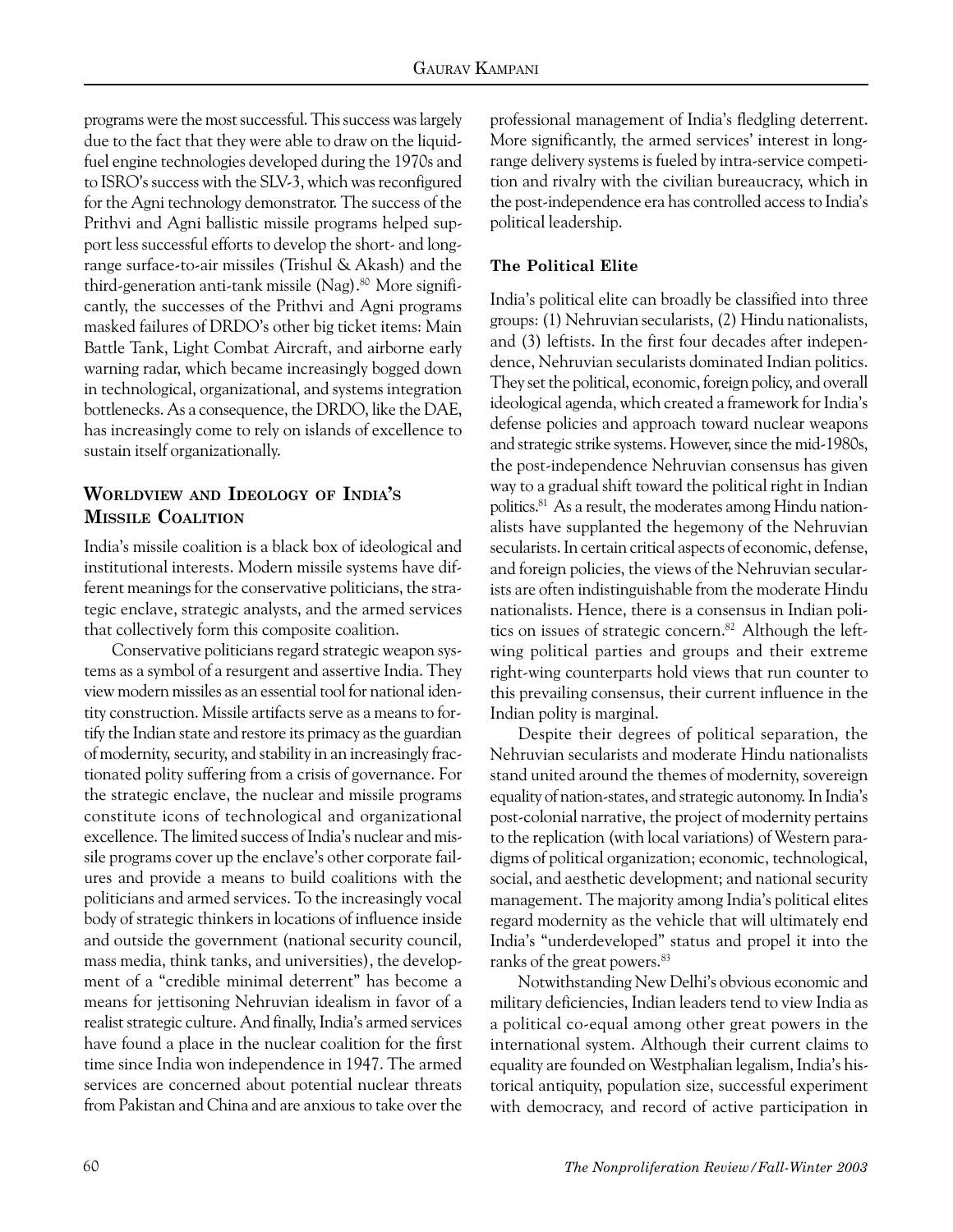multilateral institutions, Indian leaders hope that after the current transitional development period, India will be able to draw on the hard elements of power: economic size, technological infrastructure, strategic deterrent, and a regional power projection capability. The latter attributes would not only strengthen New Delhi's case for permanent membership to the UN Security Council, but also secure a place for India on the high table with other great powers.<sup>84</sup>

The Nehruvian secularists and Hindu nationalists also share a common belief in the concept of strategic autonomy. Leading Indian political leaders and foreign policy commentators have articulated the concept of strategic autonomy as the successor to India's Cold War foreign policy paradigm of nonalignment. Strategic autonomy entails the development of critical economic, technological, and military capabilities that will allow India relative autonomy of action in pursuit of its self-perceived strategic interests in the international system. Unlike nonalignment, which attempted to steer India clear of debilitating bipolar Cold War rivalries and power struggles, the notion of strategic autonomy is predicated on the self-fulfilling belief that India should invest in the requisite strategic capabilities to ensure global stability as one of the major power centers in an imagined multipolar world.<sup>85</sup>

However, beneath this consensus lie two competing world views. The first, which is the Nehruvian viewpoint, can be contextualized in India's colonial experience. It traces India's colonization to the technical superiority of British arms and the organizational failures on the part of domestic ruling elites. For the majority among Nehruviansecularists, the most horrific impact of colonial rule was that it transformed pre-industrial India into a source of raw material for British industry and a captive market for finished industrial products. The profits that accumulated to British industry through such politically determined unequal trade perpetuated the "development of underdevelopment" in colonized societies such as India. The Nehruvian project of modernity is thus aimed at redeeming India's nationhood, which was abused by the colonial experience. Its central goal is to provide Indian society with a modicum of material prosperity and dignity. By the same token the Nehruvian-secularists regard the acquisition of nuclear arms and long-range missiles as necessary to safeguard the strategic frontiers and political ego of the Indian state, and by its extension, that of the Indian peoples.<sup>86</sup>

The Hindu nationalists view things differently and reference Indian history in civilizational terms. They regard nuclear weapons and related technological artifacts as a symbolic link to a mythical Hindu golden age that was interrupted by nearly ten centuries of benightedness imposed by Islamic rule. The Hindu nationalists also harbor self-perceptions of historical victimization. In their worldview, Hindus have repeatedly suffered mayhem, destruction, and conquest at the hands of Greek, Islamic, and Christian invaders successively. In their view, the postcolonial Indian state's decision to empower itself through the acquisition of a nuclear deterrent has both defensive and moral imperatives. It is defensive because it will ensure that the Hindu civilization, which has braved nearly five millennia of invasions and conquests, will survive into the next. Similarly, it also has a moral imperative because the Hindus alone among all other civilizations have never harbored aggressive tendencies toward others. <sup>87</sup>

Despite these differences, at a domestic level, the Nehruvian secularists and moderates among Hindu nationalists share two other themes in common. Both groups draw on the symbolism associated with nuclear weapons and long-range strike systems to buttress the authority, supremacy, and legitimacy of the Indian state. Again, this has something to do with historical legacies. Historically, from antiquity onward, the Indian polity alternated between strong centralized governance and political chaos resulting from disintegration and the weakening of the central political authority.88 Hence the proprietorship of the supreme symbols of power (nuclear weapons and missiles) of the industrial era, reinforces the dominance of the central government against all other competing centers of authority and power within the Indian polity. It also allows the Indian state to appropriate resources and aggrandize power with the goal of producing national security goods for the common good, which is a critical function in the enterprise of state and nation building.

Equally significantly, such symbolism masks the widening chasm between power and security in Indian society. In the five decades since independence, although the Indian state has acquired greater and more lethal legal and physical instruments of power, it has been unable to transmit their benefits at the societal level through means of enhanced security. On the one hand, India's internal crisis of governance, a consequence of corroding institutions and increased demands on the political system due to political mobilization, has eroded the ability of the central and state governments to enforce the "negative" security rights guaranteed to Indian citizens under the constitution. On the other, India's mixed record of develop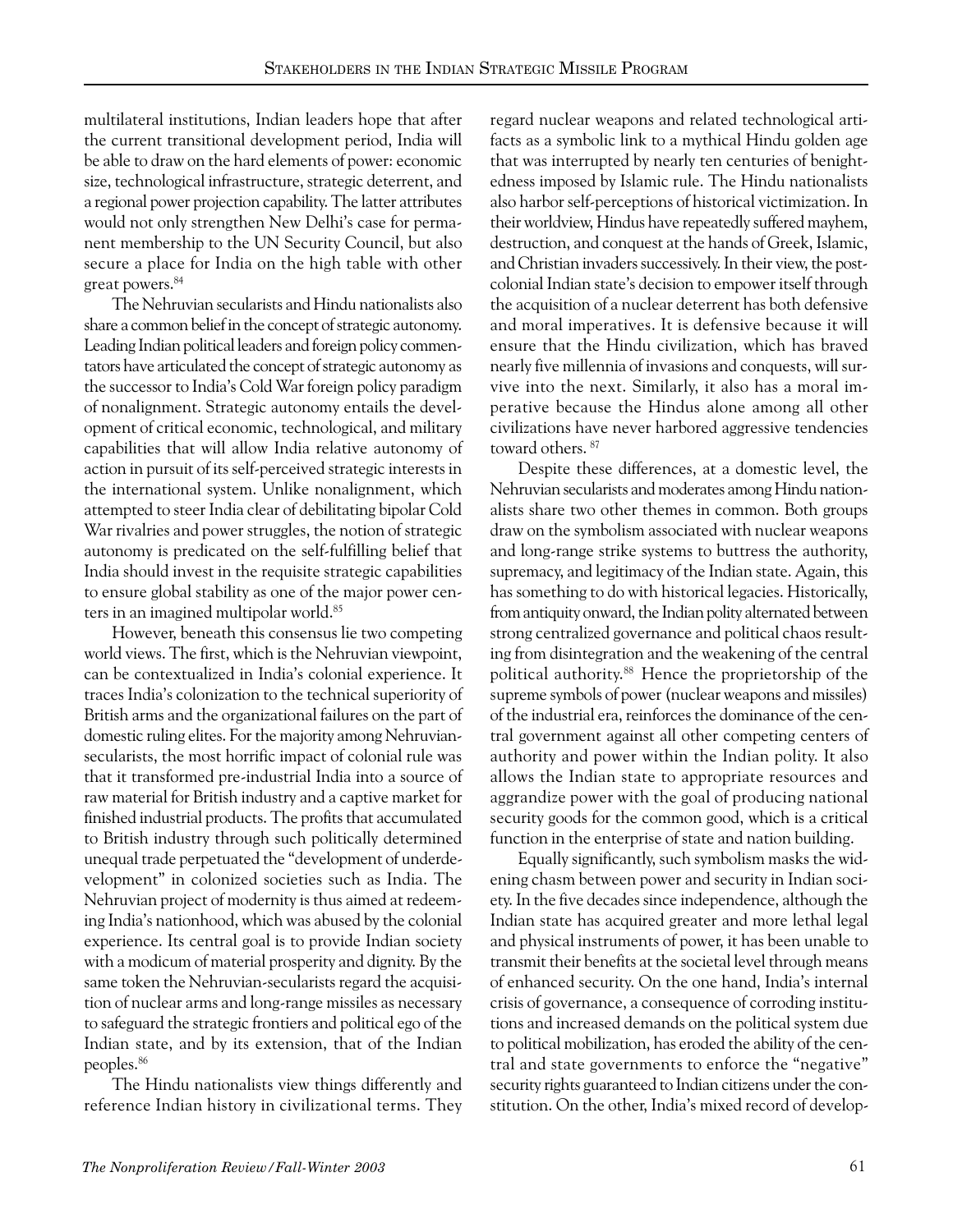ment has stymied the efforts of the state to help Indian people attain self-fulfillment through the achievement of "positive" security rights. In the face of this partial success, Indian politicians have resorted to using nuclear weapons and missiles as security metaphors with the objective of shoring up the eroded legitimacy of the state and renew the post-independence social contract with the Indian people.<sup>89</sup>

Ironically, India's extreme right-wing Hindu nationalist and left-wing political groups stand united in opposing this consensus from the opposite ends of the ideological spectrum. Whereas the extreme right-wing groups favor a maximalist nuclear posture, the left-wing groups vilify nuclearization as a project that symbolizes the colonization of India's political conscience. The latter also accuse mainstream political elites of blindly replicating the hegemonic development and national security models of the more advanced capitalistic societies and thereby forfeiting post-independence India's original philosophy of establishing a more humane, equitable, moral, and just international order.<sup>90</sup>

#### **The Strategic Enclave**

Members of the strategic enclave, especially the DRDO, have a principal stake in the missile program. The DAE is also a major stakeholder in the development of nuclear delivery systems as the latter are critical for the overall success of its nuclear weaponization process. Historically, the Indian government kept the DAE's nuclear weaponization efforts and DRDO's program to develop strategic missile systems on parallel tracks. Both organizations began cooperating only in the late 1980s, after the Rajiv Gandhi government decided to launch a crash weaponization program. The one agency that resisted participation in the missile program in the 1960s and 1970s— ISRO—is now a partial stakeholder in the missile program. However, ISRO remains primarily focused on the development of civilian space programs.

Four major themes inform the worldview of the scientists in India's strategic enclave: the notion of development leading to parity with other scientific elites, organizational and technological excellence, indigenization, and self-reliance.

Members of India's strategic enclave regard the development of nuclear weapons and related delivery systems as symbols of a developed society. The notion of development, of course, is not confined to strategic weapon systems alone. It also extends to advanced conventional weapons, satellite launch vehicles, satellites, parallel computing, information technology, biotechnology, advanced materials, and other state-of-the-art industrial and manufacturing technologies that constitute the project of modernity. However, the development of nuclear weapons and strategic missile systems assumes added significance in India, as they are perceived as the supreme symbols of power in the industrial era. The creation of complex technological and organizational systems to produce them also places Indian scientific leaders at par with their peers in the most advanced industrial societies of the world.<sup>91</sup>

India's strategic missile programs have also helped the DRDO reinvent itself and safeguard its organizational interests. This is significant because historically, until the launch of the IGMDP in 1983, the DRDO had very little success in completing major defense projects. Since the 1960s, all major defense programs have ended in failure. Some examples of these failures include the Marut HF-24 combat aircraft, Light Combat Aircraft, Arjun Main Battle Tank, airborne early warning radar system, and the Pinaka multi-barrel rocket launcher. The above programs have either been terminated or allowed to continue for purposes of technology gathering and competence building.92 In this regard, the relative success of the strategic missile program in the 1980s and 1990s helped the DRDO's organizational interests in four ways. First, it helped DRDO build sustainable alliances with the armed services and the political leadership. The Prithvi and Agni missiles are the first major weapon systems that have gained the acceptance of the armed forces. Second, the creation of nuclear delivery systems helped cement the DRDO's alliance with India's powerful nuclear bureaucracy. Third, the success of the strategic missile programs—Prithvi and Agni—helped mask the development problems related to the IGMDP's other programs—Akash, Trishul, and Nag. And finally, the success of the Prithvi and Agni programs has boosted the DRDO's organizational morale and helped it launch a major public relations campaign that has transformed its image from an organization that until recently was synonymous with program failures, to one that epitomizes technological and organizational excellence.<sup>93</sup>

The strategic enclave's obsession with indigenous development and self-reliance is closely tied to India's legacy of colonization and related inferiority complex.<sup>94</sup> Although Indian politicians divide the blame for British colonial domination on medieval India's technological backwardness and the domestic failings of ruling elites,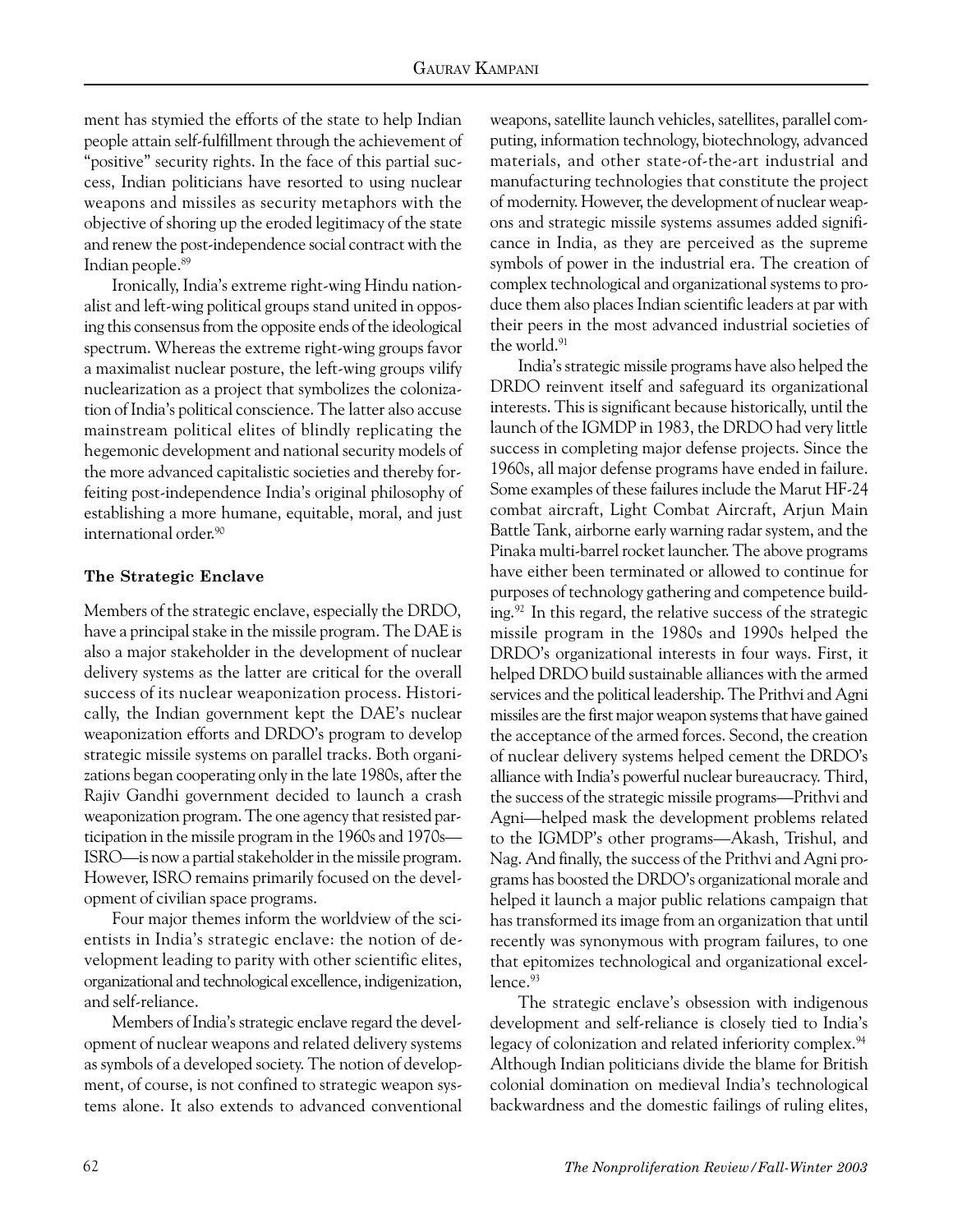the scientists are more prone to lay the blame only at the door of technological backwardness. The latter argue for instance, that India fell prey to British colonial rule because it was bypassed by the military revolution that overtook Europe in the 16th and 17th centuries. According to this worldview, India also missed out on the subsequent steam and industrial revolutions due to a deliberate British policy that treated India as a source for raw material and a captive market for dumping finished industrial goods. British colonial rule thus created a unique political economy that prevented technological and industrial development in India.<sup>95</sup>

This legacy endures in the post-independence era as India continues to rely on imports from "developed" countries for advanced industrial and technological goods. Such technological dependence prevents India from achieving political autonomy in the international system. Worse, it leaves India vulnerable to political and military pressure from other states. Therefore, in the scientists' worldview, the indigenous development of advanced technologies and strategic military systems is absolutely necessary to restore autonomy to the Indian state and ensure that Indian elites remain relatively immune to pressure from competitors in the international system.<sup>96</sup> Attainment of self-reliance also signals that, in contrast to the colonial and immediate post-colonial era, Indian society has once again emerged as a center for original thought, innovation, and development. Self-reliance thus theoretically restores parity between India and other developed societies.<sup>97</sup>

#### **Strategic Analysts**

From the mid-1960s on, the strategic analysts have to a large extent shaped India's strategic debate and have constituted perhaps the most vocal proponents of the nuclear weapons option. During the 1980s, they enthusiastically supported the IGMDP; in the 1990s, they led the debate in favor of rejecting the CTBT, conducting nuclear tests, and creating an operational nuclear capability. Political opinions among sections of this elite vary.

The hardliners favor a maximalist nuclear posture; the pacifists advocate a roll back or even a step backward to the posture of "non-weaponized" or "recessed" deterrence that prevailed through much of the 1990s. However, the majority can be described as moderate and are vaguely committed to a "credible minimal deterrent."<sup>98</sup>

India's strategic analysts are devotees of the realist school of thought in international relations. Despite globalization, the emergence of a global civil society, and the growth of transnational corporations, they view nationstates as the central units of the international system. Likewise, they also regard military power and physical force as the ultimate arbiter of outcomes in international politics. For these reasons they advocate that India invest in a system of nuclear deterrence; in their view, nuclear weapons and their delivery systems constitute the epitome of power, prestige, and political equality among nation-states in the post-World War II era. <sup>99</sup>

The consensus among them is that China and Pakistan constitute India's principal sources of nuclear insecurity. To deter such threats, India needs a credible deterrent. The key elements of a robust nuclear deterrent include a sufficient number of weaponized nuclear devices, diversified types of nuclear delivery systems, and a secure command-and-control architecture to ride out a first strike and launch a punishing second strike against an aggressor state. Ballistic and cruise missiles assume enormous significance because the Indian Air Force's current inventory of short-range combat aircraft can be successfully deployed only against Pakistan. But even for the task of deterring Pakistan, analysts favor the development of mobile, solid-motor, short- and intermediate-range ballistic and cruise missiles. Solid-motor ballistic and cruise missile are considered ideal for the delivery of nuclear munitions because such missiles offer greater mobility, enhanced survivability, reduced launch times, and overall operational flexibility. For purposes of deterring China, analysts favor the development of intermediate- and longrange ballistic missiles, including a sea-based capability. However, with some exceptions, few in India perceive any nuclear threat from the United States, Russia, Britain, or France. Hence, despite the occasional calls for a *touz azimuth* capability after the French model, the strategic analysts' lobby would in all probability accept a missile cap after the development of a small force of mediumand intermediate-range ballistic and cruise missiles, capable of targeting important industrial and urban centers in north and central China.<sup>100</sup>

The nuclear advocates have long favored the shift to an overt nuclear posture on grounds that India's earlier adherence to "non-weaponized deterrence" was nothing more than strategic bluff. This posture left India with a nuclear capability that was symbolic and existed only on paper. Successive Indian governments either did not think through the challenges of nuclear deterrence or else they assumed that the possession of a few disassembled nuclear devices would suffice to deter nuclear threats from China and Pakistan.101 Central to the above conclusion is the advocates' presumption that the successful practice of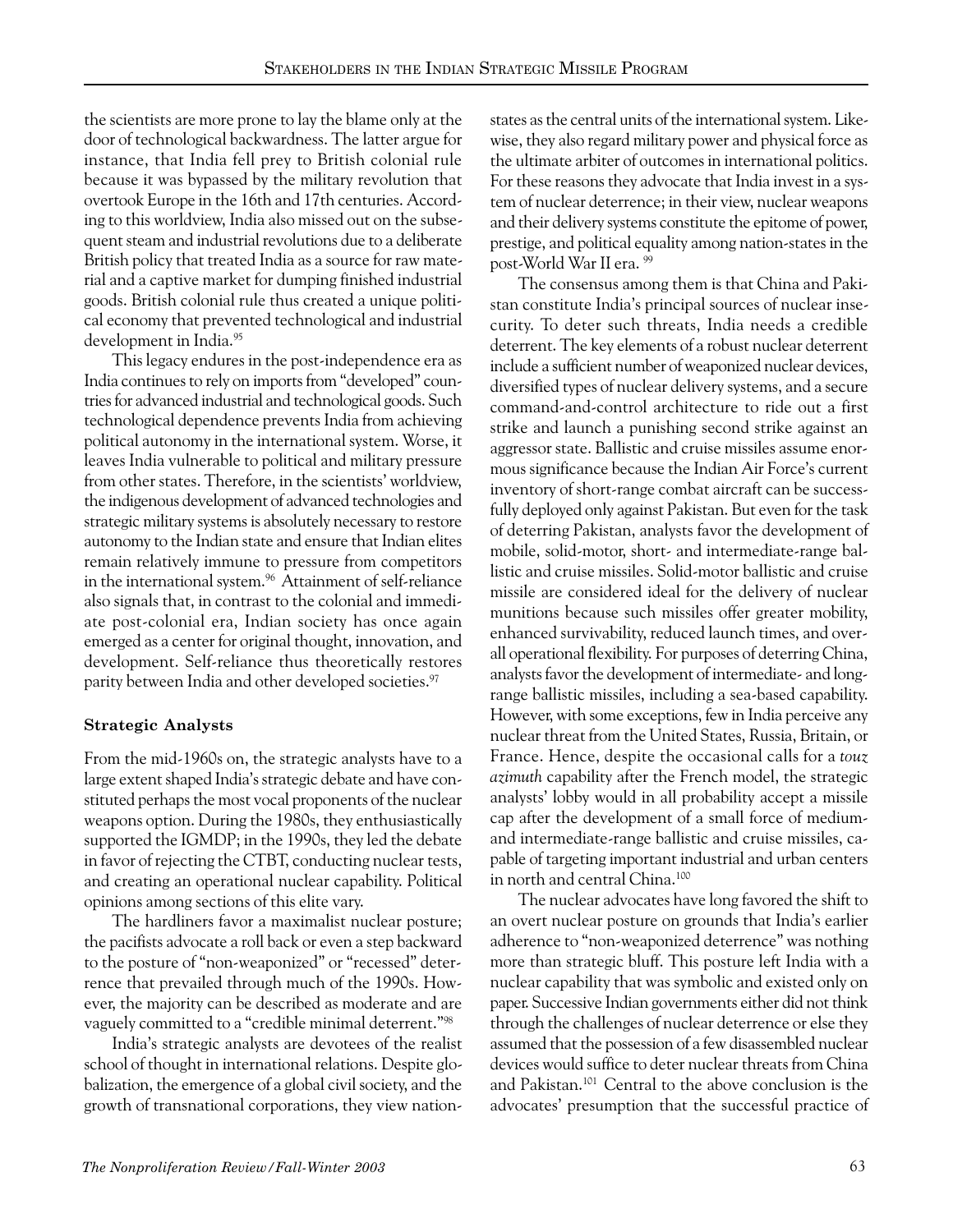nuclear deterrence requires both the possession of operational nuclear forces and the will to use them. The emerging consensus in New Delhi is that India cannot anchor nuclear deterrence in a phantom nuclear capability. There is no special "third way" or oriental wisdom to practice nuclear deterrence. Nuclear weapons impose a logic of their own, and in order for India to practice deterrence successfully, it must reproduce, with regional variations, the strategic culture, technological systems, and some organizational approaches of the de jure nuclear weapon states.<sup>102</sup>

Beyond the above strategic reasoning, some analysts have also framed the development of a strategic missile capability as symbolic of India's internal transformation from a "soft" to a "hard" state. The term *soft state* is a distortion of the concept originally advanced by the Swedish political economist Gunnar Myrdal in the 1960s. Myrdal used the term to describe post-colonial societies such as India, which lacked the political and social discipline to execute tough policies geared toward modernization and reform.103 However, the strategic analysts appropriated the term *soft state* to describe the apparent pusillanimity of successive Indian governments in adopting a posture of overt nuclear deterrence in deference to coercive pressure from the United States and the nonproliferation regime. Hence, these opinion makers now regard the nuclear and missile programs as symbols of a macho and post-adolescent Indian state, which is capable of reaching independent decisions in a tough global environment.<sup>104</sup>

Finally, India's strategic missile programs have become closely enmeshed with the bitter debate on India's strategic culture. Several Indian strategic thinkers believe that India has historically lacked a strategic culture. These critics attribute the inability of Indian rulers to stop Greek and Islamic invasions at the subcontinent's natural mountain and river frontiers during ancient and medieval times, and absence of investments in a robust naval capability to check the European invasions in the pre-modern era, as evidence of India's underdeveloped strategic culture. In a similar vein, they argue that successive post-independence Indian governments failed to draw a distinction between physical and strategic frontiers; while physical frontiers stop at land and sea borders, strategic frontiers are conditioned by strategic interests and extend far beyond borders. In a world transformed by the nuclear revolution and global strike capabilities, the Indian leadership failed to understand that the world had become an integrated strategic theater and that the defense of India's strategic frontiers lay in creating nuclear and long-range strike capabilities to deter existential nuclear threats from other nuclear weapon states. Several influential strategic analysts therefore view the Indian government's belated commitment to a "credible minimal deterrent" as a laudable development and a sign of a maturing Indian strategic culture. <sup>105</sup>

#### **Armed Services**

The armed services are the latest entrants in the nuclear and missile coalition. In India, nuclear warheads are still maintained separately from missile and aircraft delivery systems. The civilian AEC and DRDO retain control over nuclear warheads, while custody of the nuclear delivery vehicles is divided between the Army and Air Force. The Air Force has custody of combat aircraft (probably Mirage 2000s) configured for nuclear delivery; the status of the Air Force's version of the Prithvi (250-km range) remains unclear. On the other hand, the Army retains control over the 150-km-range version of the Prithvi and will receive custody of the medium-range and future intermediaterange rail- and road-mobile Agni ballistic missiles.<sup>106</sup>

The government's decision to build a "credible minimal deterrent" has created bitter rivalry between the Army and Air Force for control of India's nuclear delivery systems. The Air Force views itself as the natural custodian of all long-range strike assets and has staked its claim over the medium-range and future intermediate-range versions of the Agni.107 It has also expressed an interest in acquiring long-range combat aircraft, which could conceivably be reconfigured for purposes of nuclear delivery. In view of its rivalry with the Army, the Air Force has also opposed the creation of a CDS and has suggested that all nuclear strike assets be placed under an Air Force strategic command.108 However, the Indian government has overruled the Air Force and appears determined to proceed with the creation of the position of CDS. There are reports that it may divide control of the rail- and road-mobile Agni missiles between the Army and Air Force, or alternatively, place the missiles under the joint custody of the both services.<sup>109</sup>

Despite losing the organizational battle to consolidate all nuclear assets under its control, the Indian Air Force has recast itself as a joint space and Air Force. The Air Force's organizational ambitions make it a likely partner in DRDO's venture to develop an anti-anti-tactical ballistic missile (ATBM) system. Since the mid-1990s,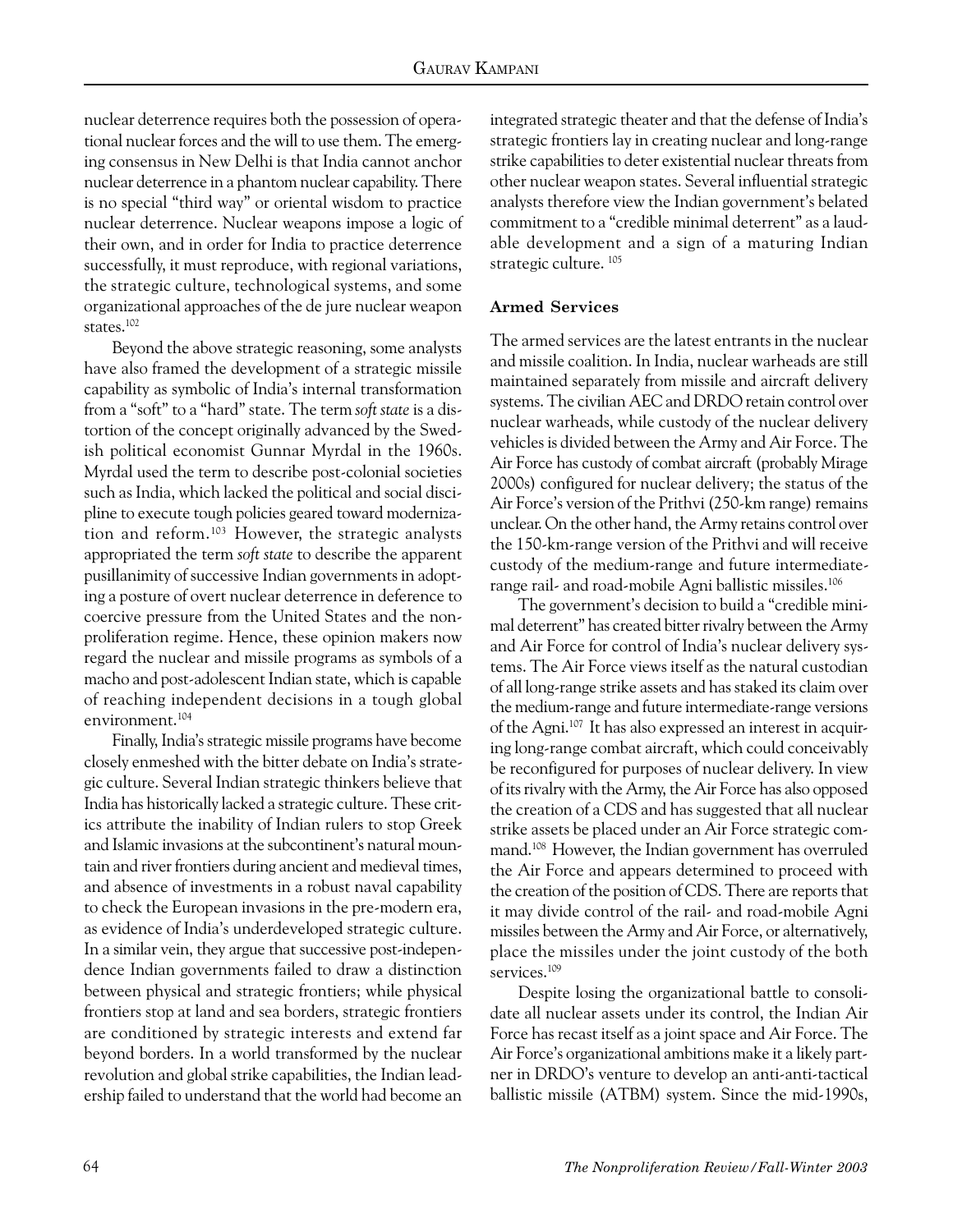DRDO has sought to procure Russian S-300 SAMs and now the Israeli Arrow, and integrate them with the indigenous Rajendra phased-array radar to provide India with a rudimentary anti-ballistic missile capability.110 Similarly, the Air Force could also be expected to team up with DRDO and ISRO in developing the proposed reusable aerospace vehicle using ramrocket technology.

Thus far, the Indian Navy has remained a junior partner in the inter-services organizational rivalry over the nuclear deterrent. However, the navy has signaled its interest by backing DRDO's efforts to develop a 350-km to 500-km naval variant of the Prithvi ballistic missile (Dhanush) as well as a sea-launched ballistic missile, Sagarika.<sup>111</sup> Although the value of deploying liquidengine ballistic missiles on surface ships remains in doubt, it is highly possible that the navy will emerge as a dark horse and gain the largest stake in India's nuclear deterrent in the medium term.<sup>112</sup> The Indian government has long sought a sea-based nuclear delivery platform for reasons of survivability and operational flexibility. In this regard, the navy is likely to benefit from two recent developments. First, the DRDO has succeeded in securing Russian collaboration to co-develop the BrahMos antiship cruise missile. The BrahMos is capable of delivering a 200-kg warhead over a range of 300 km.113 DRDO and Russian entities are currently modifying the missile so that it can be configured for launch from submarines, surface vessels, ground-based silos, and aircraft.114 The BrahMos is also being modified for attack against land-based targets. Second, India is reportedly negotiating an agreement to finance the completion and lease two unfinished Akula II-class nuclear submarines at the Amurskiy Shipyard in Russia.115 Russian entities are also actively involved in India's indigenous nuclear submarine, or Advanced Technology Vessel (ATV), program.<sup>116</sup> The acquisition of Russian nuclear submarines and cruise missile technology could ultimately pave the way for an Indian sea-based nuclear strike capability.

The recasting of civil-military relations is thus poised to transform the historically fragile relationship between India's R&D agencies and its armed forces. In the past, the artificial segregation of the armed services from the defense ministry and their exclusion from direct participation in the strategic programs was a major factor in the failure of India's missile programs. However, the Indian government's defense reforms and decision to create an operational nuclear capability have created a context where the armed services have emerged as a principal stakeholder in DRDO's missile programs.

#### **CONCLUSIONS**

An analysis of stakeholders demonstrates that India's missile program is supported by a diverse coalition of actors and institutions. This composite group is united by a common string of shared values, but members of the coalition also represent different, though often interrelated and overlapping, individual and institutional interests. Since the stakeholders' interests sometimes conflict with one another, missile-related organizational and technical outcomes are determined by bargaining among them. The programmatic narrative of India's missile development activities also reveals that the diversification and growth of the missile coalition has partially transformed the underlying mandate of the missile program. During the 1960s and 1970s, for example, the missile programs were characterized by political symbolism and technological determinism. Both characteristics were the outcome of the domination of the DRDO and its political patrons in the coalition. However, political symbolism and the DRDO's organizational interests are now giving way to politically determined strategic objectives and the operational requirements of the armed services. These latter characteristics are clearly the consequence of the inclusion of other stakeholders in the missile program.

In the 1960s and 1970s, the DRDO and a handful of politicians in the PMO, defense ministry, and their civilian bureaucratic aides, constituted the primary stakeholders in the missile program. Due to the peculiarity of India's civil-military relations, the armed services were largely excluded from defense planning related to strategic weapon systems. Furthermore, the armed forces doubted the DRDO's competence in producing major hightechnology weapon systems. Due to the specificities of these institutional relationships, India's missile programs were not based on actual user requirements. The goal was technology gathering and reverse engineering. Since there were no plans for the serial production and manufacture of actual weapon systems, DRDO did not build sustainable alliances with government-owned public-sector entities. Similarly, the secrecy surrounding the programs effectively excluded private-sector companies, quasigovernment research institutes, and the growing body of civilian strategic analysts who occupy influential positions in India's civil society.

Since then, however, DRDO has succeeded in building a relatively robust alliance with the military. Limited serial production of the Prithvi and Agni ballistic missile systems has also given government-owned public-sector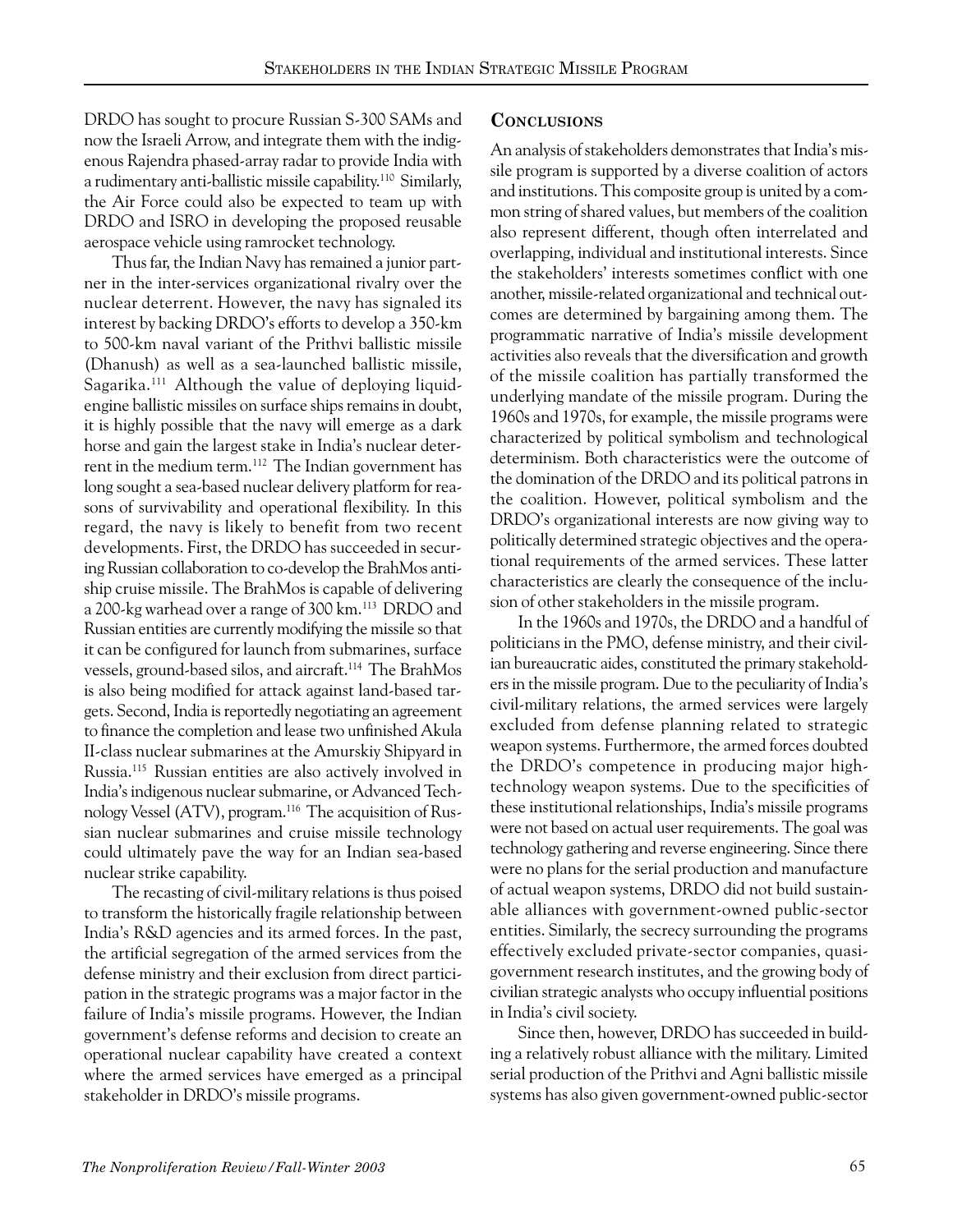companies a stake in the missile program. DRDO's adoption of a consortium approach by subcontracting research, development, and manufacturing to semi-autonomous institutions and private-sector companies has also added to the list of the stakeholders in the missile program. Furthermore, the program has gained legitimacy due to support from vocal elements among India's lobby of civilian strategic analysts.

Strategic missile systems such as the Prithvi and Agni series have emerged as the center of DRDO's efforts to develop major weapon systems. These weapon systems are not only important politically and strategically; they represent DRDO's first success in developing a major weapon system that has gained acceptability from India's armed services. Even though the Prithvi and Agni represent vintage technologies from the 1950s and 1960s, in the Indian context they are considered relatively state of the art because of international curbs on the sale of long-range missiles, and because India happens to be among the select few countries that have managed to develop them, despite technology denials from the United States and other developed countries. In India's case, the ballistic missile programs have helped DRDO partially transform its image from an institution that was synonymous with program failures, to an organization that symbolizes organizational and technological excellence. The Prithvi and Agni programs have also, to an extent, helped mask the DRDO's failure to produce other big ticket items such as the Arjun main battle tank, ATV, and the airborne earlywarning radar. Equally significant, the success of these programs has provided political cover for the DRDO's inability to overcome developmental problems related to the Nag ATGM and the Akash and Trishul SAMs, which were originally conceived as parts of the IGMDP in the 1980s.

DRDO has capitalized on the success of the Prithvi and Agni programs to push for political support for new missile programs. Proposed programs include both defensive and offensive missile systems. The list of defensive systems includes ATBMs designed to provide point defense for India's nuclear command-and-control centers and high-density population targets. Offensive weapon systems include an intermediate-range version of the Agni ballistic missile, longer-range versions of the BrahMos cruise missile, a submarine-launched ballistic missile, and a Hyperplane that would theoretically be capable of launching nuclear strikes from outer space.

The Vajpayee government's political conclusion that a U.S. ballistic missile defense is inevitable and DRDO's case for a limited ATBM capability have produced an historic shift in India's position on ballistic missile defense from opposition to outright support for the U.S. program. The flip side, of course, is that India's missile coalition expects technological assistance from the United States and its allies to build a limited ATBM system capable of intercepting short-range ballistic missiles. In the interim, however, DRDO hopes to integrate the Russian S-300 SAM or the Israeli Arrow with the indigenous Rajendra phased-array radar system. In this context, India has also acquired the Green Pine radar system from Israel for purposes of detecting long-range ballistic missile launches.

In its push for an ATBM capability, the DRDO has received support from the Indian Air Force. The Air Force, which has lost the battle against the Army for overall control of India's missile-based nuclear delivery systems, now appears to be backing the ATBM project to safeguard its redefined organizational doctrine as an air and space force. The Air Force is also actively pushing the BrahMos cruise missile project. DRDO hopes that the BrahMos cruise missile could ultimately be configured for launch from air, land-, and sea-based platforms. Thus in the future, the Air Force could be expected to make the case for an air leg of the proposed minimal deterrent using long-range strike aircraft with a standoff cruise missile capability.117 In this regard, the Air Force is also likely to support DRDO's futuristic reusable space launch vehicle, Hyperplane. The proposed Hyperplane will be built around an integrated power plant of ramjet, scramjet, and rocket motors.<sup>118</sup> The Hyperplane could theoretically be used as a nuclear delivery system with a global strike capability; it could also serve as an asset to strike enemy space-based surveillance and communication targets, or for ferrying civilian and military payloads into space. Should the Hyperplane project take concrete shape, there could be a consolidation of interests between the DRDO, ISRO, and the Indian Air Force with active support from India's political leadership.

DRDO is also actively consolidating its alliance with the Indian Navy by developing sea-launched versions of the Prithvi ballistic missile, a submarine-launched ballistic missile, and by planning to configure the BrahMos cruise missile for launch from submarines and ships. The current version of the BrahMos has an anti-ship capability, but future systems will incorporate a land-attack capability. 119 The current sea-based version of the Prithvi (Dhanush) is limited by short range (350 km) and uses a liquid-fuel engine. The missile's short range and the dangers associated with liquid fuel on board submarines and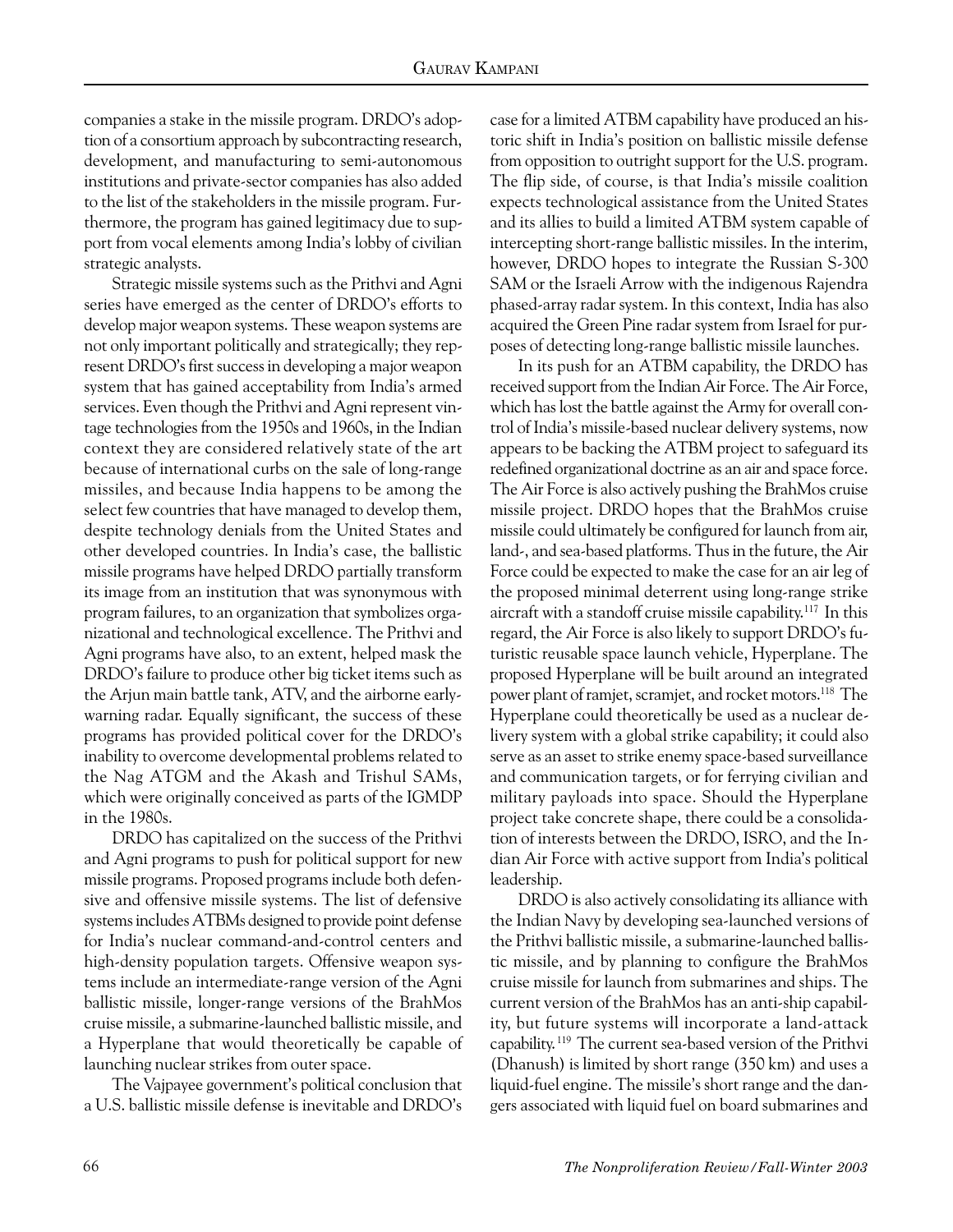surface ships make it unlikely that the navy will accept the Dhanush for active deployment. However, the development of the Dhanush will most likely enable the navy to stake a claim in India's emerging nuclear deterrent. It is also probable that current liquid-engine versions of the Prithvi will be replaced by solid-motor and longer-range systems in the future. India's draft nuclear doctrine, which should be read as a statement of ambitions and future intent, does envisage a sea-based nuclear capability for reasons of operational flexibility and survivability. If New Delhi does indeed succeed in developing a nuclear submarine indigenously, or in acquiring nuclear submarines and long-range cruise missile technology from Russia in the near term, an Indian sea-based nuclear capability could emerge by the end of this decade.

Despite rumors and occasional calls from Indian missile scientists for the development of a global strike capability, it is doubtful that an ICBM program will have support from India's political elite or its military leadership. Unlike the 1970s and 1980s when the political accent was on developing technological artifacts for demonstration and symbolic purposes, current Indian programs have a greater national security component. Since Indian strategic and military elites perceive potential nuclear threats only from China and Pakistan, it is feasible that India might restrict its ballistic and cruise missile programs to intermediate- and medium-range systems as a conscious political choice to avoid ruffling sensibilities of the other nuclear weapon states. Such a decision could also partly be a function of the growing strategic partnership with the United States and the need to cooperate with the United States and Israel in developing a limited ballistic missile defense.

Finally, the centrality of strategic missiles in DRDO's organizational priority of interests, potential nuclear threats from Pakistan and China, and the growth and expansion of India's missile coalition, have ended the technological fragmentation within India's strategic enclave. At their inception in the late 1960s, India's missile programs were hampered by the fragmentation in India's high-technology sector. The central government made no attempt to harmonize, complement, or integrate the technological and organizational strengths of the civilian space sector and DRDO's missile laboratories; neither did the government impose any specific national security objectives on the strategic enclave. For example, the subterranean nuclear explosive project was conceived and executed in 1974 without any reference to DRDO's missile programs.

However, that situation has now changed. Since the early 1980s, the Indian government has attempted to end the fragmentation within India's strategic enclave and give it a strategic direction. In this regard, the IGMDP and the Agni program marked the beginning of limited cooperation between ISRO and DRDO. By the late 1980s, DRDO and DAE launched joint programs to weaponize nuclear devices and modify a limited number of combat aircraft and ballistic missiles for the delivery of nuclear munitions. Cooperation between the three sectors of India's strategic enclave continued in the 1990s. During this period, DRDO and ISRO worked jointly on the second phase of the Agni program; likewise, DRDO and DAE cooperated in the design, development, and weaponization of more sophisticated nuclear warheads. The Vajpayee government's authorization of nuclear tests in May 1998 and subsequent decision to build a credible minimum deterrent have now created an overarching strategic framework for cooperation among these organizations.

As a result, at the end of three decades, India's guided missile program has assumed a self-sustaining character. Unlike the 1970s, the missile program is now guided by a clear strategic vision and buttressed by a diverse coalition with strong organizational stakes in politically and strategically determined technological outcomes. In retrospect, the guided missile program has not only become central to India's proposed minimal deterrent, but more significantly, it has emerged as the symbol of an independent, self-reliant, and strategically autonomous Indian state.

<sup>1</sup> George Perkovich's history of India's nuclear program perhaps best exemplifies the "domestic factors" approach. See George Perkovich, *India's Nuclear Bomb: The Impact on Global Proliferation* (Los Angeles: University of California Press, 1999); also see Itty Abraham, *The Making of the Indian Atomic Bomb: Science, Secrecy, and the Postcolonial State*(London: Zed Books, 1998).

<sup>2</sup> Itty Abraham, "India's Strategic Enclave: Civilian Scientists and Military Technologies," *Armed Forces and Society* 18 (Winter 1992), pp. 231-252.

<sup>&</sup>lt;sup>3</sup> Sumit Ganguly, "India's Pathway to Pokhran II: The Prospects and Sources of New Delhi's Nuclear Weapons Program," *International Security* 23 (1999), pp. 148-177.

<sup>4</sup> For an overview of India's defense management see, A.L. Venkateswaran, *Defense Organization in India,* (New Delhi: Ministry of Information and Broadcasting, Government of India, 1967); also see the Indian Ministry of Defense website, <http://mod.nic.in/>.

<sup>&</sup>lt;sup>5</sup> Defense Research and Development Organization website, <http:// www.drdo.org/>.

<sup>6</sup> For a critique of India's national security decisionmaking institutions and culture see, Jaswant Singh, *Defending India* (London: Macmillan Press Limited, 1999), pp. 22-58.

<sup>7</sup> "Six-member National Security Council formed," *Times of India* (Mumbai), November 20, 1998, <http://timesofindia.indiatimes.com>.

<sup>8</sup> Bharat Karnad, *Nuclear Weapons & Indian Security: The Realist Foundations of*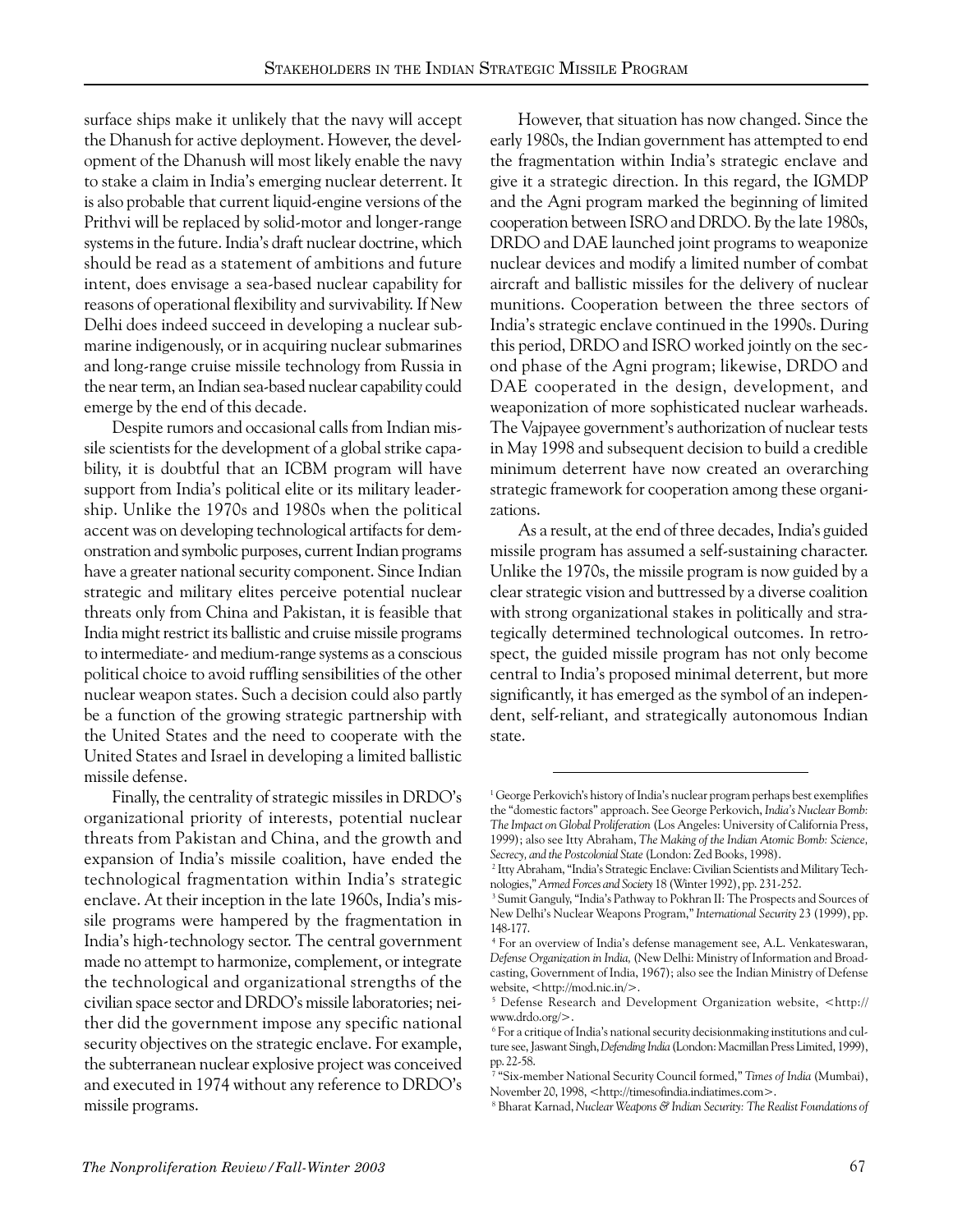*Strategy* (Delhi: Macmillan India Limited, 2002), p. 649.

9 Raj Chengappa, *Weapons of Peace: The Secret Story of India's Quest to be a Nuclear Power,* (New Delhi: Harper Collins Publishers India Pvt. Ltd., 2000), pp. 333-334.

<sup>10</sup> Chengappa, *Weapons of Peace,* pp. 321-336 and 382-384; also see Karnad, *Nuclear Weapons & Indian Security,* pp. 344-397.

<sup>11</sup> See Indian Ministry of Defence, "Reforming the National Security System: Recommendations of the Group of Ministers,"February 2001, pp. 97-117, <http:/ /mod.nic.in/newadditions/rcontents.htm>.

12 Atul Kohli, "Centralization and Powerlessness: India's Democracy in a Comparative Perspective," in Joel S. Midgal, Atul Kohli, and Vivienne Shue, eds., *State, Power, and Social Forces* (New York: Cambridge University Press, 1994), pp. 89-106; Atul Kohli, *Democracy and Discontent: India's Growing Crisis of Governability* (New York: Cambridge University Press, 1990), pp. 3-22.

13 Stephen P. Cohen, *India: Emerging Power* (Washington, D.C.: Brookings Institution, 2001) pp. 93-126.

<sup>14</sup> Abraham, "India's Strategic Enclave," pp. 231-252.

<sup>15</sup> Dhirendra Sharma, "India's Lopsided Science," *Bulletin of Atomic Scientists* (May 1991), p. 35.

<sup>16</sup> "Six-member National Security Council formed," *Times of India*, November 20, 1998; B. Muralidhar Reddy, "NSC Advisory Board to be set up soon," *Hindu* (Chennai), November 25, 2001, <http://www.hinduonnet.com>.

<sup>17</sup>"New Indian Army chief to prioritize nuclear tactics for Army," *Times of India* (Mumbai), September 30, 2000, <http://timesofindia.indiatimes.com>; "IAF draws up nuclear strategy," *Times of India* (Mumbai), October 8, 2000, <http:// timesofindia.indiatimes.com>.

<sup>18</sup>Stephen P. Cohen, "The Military and Indian Democracy," in Atul Kohli, ed., *India's Democracy: An Analysis of Changing State-Society Relations* (Princeton: Princeton University Press, 1988), pp. 123-132.

19"Retired military officers appeal for restraint," *Times of India* (Mumbai), January 30, 1999, <http://timesofindia.indiatimes.com>; Kuldip Nayar, "Blunders of babudom," *Indian Express* (Mumbai), January 19, 1999, <http:// www.expressindia.com>; and V.R. Raghavan, "Restoring civil-military relations," *Hindu* (Chennai), January 5, 1999, <http://www.hinduonnet.com>.

<sup>20</sup>Raja Menon, *A Nuclear Strategy for India* (New Delhi: Sage Publications, 2000), pp. 142-145.

<sup>21</sup>Indian Department of Defence, "Reforming the National Security System," pp. 97-117.

<sup>22</sup>Chengappa, *Weapons of Peace*, pp. 136-137.

<sup>23</sup>Ibid.*,* pp. 144-145.

<sup>24</sup>Dr. N.C. Birla and B.S. Murthy, eds., *Indian Defence Technology: Missile Systems* (DRDO, Ministry of Defence, December 1998), p. 92.

<sup>25</sup>Chengappa, *Weapons of Peace,* p. 142.

<sup>26</sup>A. Subhananda Rao, "Development of Solid Propulsion Systems for Guided Missiles," in H.S. Mukunda and A.V. Krishnamurty eds., *Recent Advances in Aerospace Sciences and Engineering,* (Bangalore: Interline Publishing, 1992), p. 183.

<sup>27</sup> Birla and Murthy eds., *Indian Defence Technology: Missile Systems*, p. 77.

<sup>28</sup>Chengappa, *Weapons of Peace*, p. 142.

<sup>29</sup>Ibid., p. 152.

<sup>30</sup>Ibid., p. 159.

<sup>31</sup>Ibid.*,* pp. 129-131.

<sup>32</sup> The term "technology gathering" refers to the acquisition of design parameters and the creation of an R&D and manufacturing infrastructure for the manufacture of a weapon system or subsystem/s.

<sup>33</sup>Chengappa, *Weapons of Peace,* pp. 167-168.

<sup>34</sup> A.P.J. Abdul Kalam with Arun Tiwari, *Wings of Fire: An Autobiography* (Hyderabad: Universities Press (India) Limited, 1999), p. 73.

<sup>35</sup> Ibid.*,* p. 74.

<sup>36</sup> Ibid.*,* pp. 74-75.

<sup>37</sup>Chengappa, *Weapons of Peace,* pp. 233-234.

<sup>38</sup>Rao, "Development of Solid Propulsion Systems for Guided Missiles," in *Recent Advances in Aerospace Sciences and Engineering,* p. 183.

<sup>39</sup> Chengappa, *Weapons of Peace,* p. 131.

<sup>40</sup> Ibid., pp. 169-171. Although Chengappa claims that the Valiant missile involved the design of a 30-ton-thrust liquid-fuel engine, other and more credible sources suggest that by 1980, DRDL succeeded in building a 12-ton-thrust liquidfuel engine. See Birla and Murthy eds., *Indian Defence Technology: Missile Systems,* p. 78.

<sup>41</sup> Chengappa, *Weapons of Peace*, pp. 169-172.

<sup>42</sup> Ibid.*,* pp. 172-174.

<sup>43</sup> "Historical Background," Defence Research & Development Laboratory website, <http://www.drdo.org/labs/missiles/drdl/index.shtml>.

<sup>44</sup> DRDL's budget increased nearly forty-fold, from 4 million rupees in 1972 to 160 million rupees in 1974. See Chengappa, *Weapons of Peace*, p. 166.

<sup>45</sup> The Soviet Union often sold weapon systems at politically determined reduced prices to allies and client states during the Cold War. From the late 1960s until the collapse of the Soviet Union in the early 1990s, the Indian military benefited enormously from these arrangements. See, for example, Admiral (retd.) J.G. Nadkarni, "Trial by media," *Rediff on the Net,* April 10, 2002, <http:// www.rediff.com>.

<sup>46</sup> Perkovich, *India's Nuclear Bomb*, pp. 161-189.

<sup>47</sup> Note, for example, that the Agni I and II, which were developed in the 1990s, have a range of 1,500 km and 2,500 km, respectively. The proposed Agni III, which is likely to be tested in 2002 or 2003, will probably have a range between 3,000 and 5,000 km.

<sup>48</sup> Raj Chengappa, "The Bombmakers," *India Today* (New Delhi)*,* June 22, 1998, <http://www.india-today.com>.

<sup>49</sup> Indranil Banerjie, "The Integrated Guided Missile Development Program," *Indian Defense Review* 5 (July 1990).

<sup>50</sup> Kalam with Tiwari, *Wings of Fire*, pp. 103-104, 109.

<sup>51</sup> Timothy V. McCarthy, "India: Emerging Missile Power," in William C. Potter & Harlan W. Jencks, eds., *The International Missile Bazaar: The New Suppliers' Network* (Boulder: Westview Press, 1994), p. 205.

<sup>52</sup>Kalam with Tiwari, *Wings of Fire*, pp. 113-114; Chengappa, *Weapons of Peace*, pp. 276-279.

<sup>53</sup> According to Dr. A.P.J. Abdul Kalam, the Indian government sanctioned 3.9 billion rupees in 1983 for the IGMDP. See Chengappa, *Weapons of Peace,* p. 279, and Kalam with Tiwari, *Wings of Fire,* pp. 117.

<sup>54</sup> Chengappa, Weapons of Peace, pp. 309-312; Steven M. Flank, Reconstructing Rockets: The Politics of Developing Military Technology in Brazil, India, and Israel, Ph.D. Dissertation (MIT, 1993), pp. 131-194.

<sup>55</sup> W.P.S. Sidhu, "Prithvi Missile—Tactical Gap," *India Today,* September 15, 1992, pp. 84-85; C.V.S., "The Prithvi: Facts and Fancies," *Vayu IV,* 1994, pp. 23-27; Chengappa, *Weapons of Peace,* pp. 333-334.

<sup>56</sup> Eric Arnett, "Military technology: the case of India," *SIPRI Yearbook 1994* (New York: Oxford University Press, 1994), pp. 343-344.

<sup>57</sup> Chengappa, *Weapons of Peace*, pp. 279-284; Raj Chengappa, "The Missile Man," *India Today* (New Delhi), April 15, 1994, p. 44; Kalam with Tiwari, *Wings of Fire,* pp. 111-127.

<sup>58</sup> Birla & Murthy eds., *Indian Defence Technology: Missile Systems,* pp. 2-6.

<sup>59</sup> "Surface-to Surface Missile Successfully Tested," Delhi Domestic Service, February 25, 1988, in FBIS-NES-88-037 (February 25, 1988) pp. 46-47; "Paper Details Missile Production Plans," *Hindustan Times* (New Delhi), February 27, 1988, pp. 1 and 5, in FBIS-NES-88-044 (March 7, 1988), pp. 55-56; "India's Medium-Range Missile 'Agni' Launched," Xinhua General Overseas News Service (Beijing), May 22, 1989, in Lexis-Nexis Academic Universe, May 22, 1989, <http://web.lexis-nexis.com>; AMI International, "Missile Systems of the World" database, 1999, p. 455; "Gandhi Hails Missile Test," Delhi Domestic Service, May 22, 1989, in FBIS-NES-89-097 (May 22, 1989), p. 54; "Gandhi Says Missile's Success Guards India's Independence," *St. Louis Post-Dispatch* (St. Louis, Missouri), May 23, 1989, p. 11A, in Lexis-Nexis Academic Universe, May 23, 1989, <http://web.lexis-nexis.com>; Dilip Bobb with Amarnath K. Menon, "Agni: Chariot of Fire," *India Today* (New Delhi), June 1-15, 1989, pp. 10-13.

60 "Head's Remarks," *Times of India* (Mumbai), August 10, 1991, in JPRS-TND-91-015 (September 27, 1991), p. 18.

<sup>61</sup>Rao, "Development of Solid Propulsion Systems for Guided Missiles," in *Recent Advances in Aerospace Sciences and Engineering,* pp. 184-186.

<sup>62</sup> Kalam with Tiwari, *Wings of Fire,* pp. 125, 133-134.

<sup>63</sup> Federation of American Scientists, "Nuclear Forces Guide," <http:// www.fas.org>; "Interim Test Range to be upgraded," *Indian Express*(Mumbai), August 17, 1998, <http://www.expressindia.com>.

<sup>64</sup> Perkovich, *India's Nuclear Bomb,* pp. 242-244.

<sup>65</sup> There are two existing versions of the Prithvi. The Prithvi I is in service with the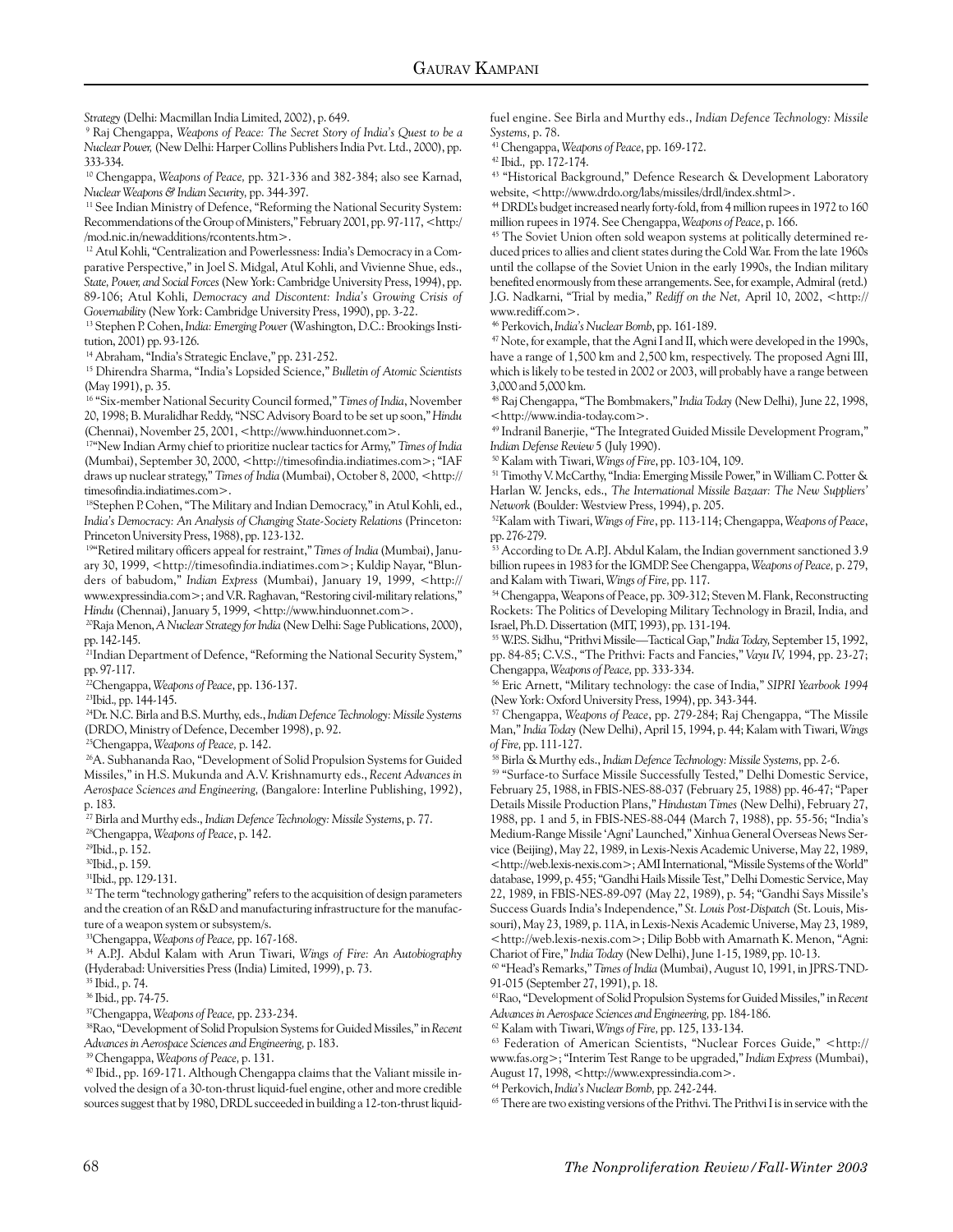Indian Army and has a maximum range of 150 km; the Air Force version is known as Prithvi II and has a maximum range of 250 km. DRDO is currently developing a 350-km-range version, named Dhanush, for the navy.

<sup>66</sup> Three flight-tests of the Agni I were conducted between 1989 and 1994. According to DRDO sources, the Agni 1 had a maximum range of approximately 1,400 km. See "Report Says Agni Missile Test Met All Objectives," Doordarshan Television Network (New Delhi), February 20, 1994, in JPRS-TND-94-006 (March 16, 1994), p. 19; Manoj Joshi, "Agni's Launch Raises Questions," *Times of India* (Mumbai), February 22, 1994, p. 8, in JPRS-TND-94-010 (May 5, 1994), p. 22; "Third Agni test launch fulfils 'set objectives,'" *Jane's Defence Weekly,* March 5, 1994, p. 18.

<sup>67</sup> Rahul Bedi, "Prithvi put back in production," *Jane's Defence Weekly,* October 7, 1995, p. 17; "Agni-II to be inducted by 2001-02: Fernandes," *Hindustan Times* (New Delhi), February 22, 2001, <http://www.hindustantimes.com>.

<sup>68</sup> Rahul Roy-Chaudhury, "Equipping the Navy for War on Land," *Times of India* (New Delhi), July 13, 1998, <http://www.timesofindia.com>; Srinjoy Chowdhury, "India Reworks Russian Missile to Make It N-Capable," *Statesman* (Calcutta), October 21, 2000, <http://www.thestatesman.net>; Srinivas Laxman, "Building of stealth warship begins," *Times of India* (New Delhi), December 19, 2000, <http://www.timesofindia.com>; Dinesh Kumar, "Naval version of the Prithvi will be test fired shortly," *Times of India* (New Delhi), April 24, 1999, <http:// www.timesofindia.com>; Vivek Raghuvanshi and Steve Rodan, "India Begins Buying Spree in Israel," *Defense News* 12, February 17-23, 1997, pp. 1, 40; Manoj Joshi, "Dubious Shield," *India Today* (New Delhi), October 19, 1998, <http:// www.india-today.com>.

<sup>69</sup> Raj Chengappa, "Boosting the Arsenal," *India Today* (New Delhi), February 29, 1996, pp. 98-99; "India postpones launch of surface-to-surface missile," DPA, January 16, 1996 in Lexis-Nexis Academic Universe, January 16, 1996, <http:// web.lexis-nexis.com>.

<sup>70</sup> Kumar, "Naval version of the Prithvi will be test fired shortly."

<sup>71</sup>Chengappa, "The Missile Man," p. 40.

<sup>72</sup> Chengappa, *Weapons of Peace*, pp. 321-336.

<sup>73</sup> Chengappa, "The Missile Man," pp. 40-41.

74 Indian Embassy, "Joint Statement by Department of Atomic Energy and Defense Research and Development Organization," May 17, 1998, <http:// www.indianembassy.org>.

<sup>75</sup>"Rao Comments on 'Capping,'" All India Radio (New Delhi), May 3, 1994, in FBIS-NES-94-085, 3 May 1994, p. 69.

<sup>76</sup> Chengappa, *Weapons of Peace*, p. 387; Raj Chengappa, "Boom for Boom," *India Today* (New Delhi), April 26, 1999, <http://www.india-today.com>. <sup>77</sup> Ibid.

<sup>78</sup> "Govt. okays Agni's upgradation," *Indian Express* (Mumbai), May 4, 1998, <http://www.expressindia.com>; Atul Aneja, "Agni likely to be made battle ready," *Hindu* (Chennai), May 5, 1998, <http://www.the-hindu.com>.

<sup>79</sup> Indian Department of Defence, "Reforming the National Security System," pp. 97-117.

<sup>80</sup> "India shelves Trishul, plans to buy Israeli Barak," *Daily Times* (Islamabad), June 8, 2003, <http://www.dailytimes.com.pk>; K.R. Srinivas, "Akash, Nag to be sent for user trials in 2004," *Times of India* (Mumbai), September 6, 2003, in SAP20030906000004 (September 6, 2003).

<sup>81</sup> Atul Kohli, *Democracy and Discontent*, pp. 3-22; Cohen, *India: Emerging Power*, pp. 93-126.

<sup>82</sup> Ibid.

<sup>83</sup> Sunil Khilnani, *The Idea of India,* (New York: Farrar, Straus, and Giroux, 1997). <sup>84</sup> Cohen, *India: Emerging Power,* pp. 36-65.

<sup>85</sup> Jaswant Singh, "Against Nuclear Apartheid," *Foreign Affairs, (*Sept./Oct. 1998), pp. 41-52.

86 Baldev Raj Nayar, *India's Quest for Technological Independence: Policy Foundation and Policy Change, Volume-I* (New Delhi: Lancers Publishers, 1983).

<sup>87</sup> Girilal Jain, *The Hindu Phenomenon* (New Delhi: UBS Publishers Distributors Ltd., 1994), pp. 1-13.

<sup>88</sup> Paul R. Brass, "The Strong State and the Fear of Disorder," in Francine R. Frankel, Zoya Hasan, Rajeev Bhargava, and Balveer Arora, eds., *Transforming India: Social and Political Dynamics of Democracy* (New York: Oxford University Press, 2000), pp. 60-87.

<sup>89</sup> Ashish Nandy, "The Political Culture of the Indian State," *Daedalus* 18 (Fall 1989), pp. 9-11.

<sup>90</sup> For a leftist critique of the Indian government's nuclear policy, see Praful Bidwai and Achin Vanaik, *South Asia on a Short Fuse: Nuclear Politics and the Future of Global Disarmament* (New Delhi: Oxford University Press, 1999).

<sup>91</sup> A.P.J. Abdul Kalam with Y.S. Rajan, *India 2020: A Vision for the New Millennium* (New Delhi: Viking by Penguin Books India (P) Ltd., 1998), pp. 1-25. <sup>92</sup> Arnett, "Military technology: the case of India," pp. 343-344.

93 For a broader overview of how India's strategic enclave has built stable alliances, see M.V. Ramana, "La Trahison des Clercs: Scientists and India's Nuclear Bomb," in M.V. Ramana and C. Rammmanohar Reddy, eds., *Prisoners of the Nuclear Dilemma* (New Delhi: Orient Longman, 2001).

<sup>94</sup> Kalam with Rajan, *India 2020,* pp. 26-28.

<sup>95</sup> Abraham, *The Making of the Indian Atomic Bomb,* pp. 6-33.

<sup>96</sup>Kalam with Rajan, *India 2020,* pp. 187-216.

98 Kanti Bajpai, "The great Indian nuclear debate," *Hindu* (Chennai), November 12, 1998, <http://www.hinduonnet.com>.

<sup>99</sup> For a hyperrealist view, see Karnad, *Nuclear Weapons & Indian Security*.

<sup>100</sup> The Indian elite's perceptions of nuclear threats from China and Pakistan are best summed up by Ashley Tellis. See Ashley Tellis, *India's Emerging Nuclear* Posture: Between Recessed Deterrent and Ready Arsenal (Santa Monica: Rand, 2001), pp. 9-115 and 527-582.

<sup>101</sup> Brahma Chellaney, *Securing India's Future in the New Millennium,*(Hyderabad: Orient Longman, 1999), pp. 141-151; Menon, *A Nuclear Strategy for India,* pp. 171-173.

<sup>102</sup> Ibid.

<sup>103</sup> Gunnar Myrdal, *Asian Drama: An Inquiry Into the Poverty of Nations* (New York: Pantheon, 1968), pp. 66-69.

<sup>104</sup> For a snapshot of the debate on this subject see the following: K. Subrahmanyam, "After Pokhran II," *Economic Times,* May 14, 1998, in FBIS-NES-98-134 (May 14, 1998); "Security must be assessed says Fernandes," *Hindu* (Chennai), April 29, 1999, <http://www.hinduonnet.com>; "Far-reaching reforms on the anvil: Advani," *Hindu* (Chennai), November 22, 1999, <http:// www.hinduonnet.com>; Vipul Mudgal, "We're not soft, we're casual," *Hindustan Times* (New Delhi), January 2, 2000, <http://www.hindustantimes.com>; Harish Khare, "Is India a soft state?" *Hindu* (Chennai), January 9, 2000, <http:// www.hinduonnet.com>; Brahma Chellaney, "Hug, then repent," *Hindustan Times* (New Delhi), January 26, 2000, <http://www.hindustantimes.com>.

<sup>105</sup> This debate was sparked in the early 1990s by George K. Tanham's controversial thesis that Indians lacked a strategic culture. See George K. Tanham, *Indian Strategic Thought: An Interpretative Essay* (Santa Monica: Rand, 1992). The best counter response to Tanham's arguments is summed up in Amitabh Mattoo & Kanti Bajpai, eds., *Securing India: Strategic Thought and Practice* (New Delhi: Manohar Publishers & Distributors, 1996).

<sup>106</sup> Tellis, *India's Emerging Nuclear Posture: Between Recessed Deterrent and Ready Arsenal,* pp. 527-582.

107 "Let's be stronger and smarter, says IAF chief," *Times of India* (New Delhi), May 16, 1999, <http://www.timesofindia.com>; "IAF draws up nuclear strategy," *Times of India* (New Delhi), October 8, 2000, <http:// www.timesofindia.com>.

<sup>108</sup> "Report Says Stage set for Command Structure of India's Nuclear Force," *Hindustan Times* (New Delhi), January 18, 2001, in SAP20010118000019 (January 18, 2001).

<sup>109</sup> "PM gives the green light for Chief of Defence Staff post," *Hindustan Times* (New Delhi), March 28, 2001, <http://www.hindustantimes.com>; "Army Chief, Brajesh discuss defence norms," *Hindu* (Chennai), March 29, 2001, <http:// www.the-hindu.com>; Rajat Pandit, "Army to induct Agni missiles," *Times of India* (Mumbai), September 15, 2001, <http://timesofindia.indiatimes.com>.

110 Jim O'Halloran, "India buys Antey-2500 SAM," *Jane's Defence Weekly*, August 1, 2001, p. 15; Janine Zacharia, "US trying to stop Arrow sale to India," *Jerusalem Post,* January 16, 2002, <http://www.jpost.com>.

<sup>111</sup>"Sea-Launched Missile Dhanush Test-Fired," *Hindustan Times* (New Delhi), September 21, 2001, <http://www.hindustantimes.com>; Karnad, *Nuclear Weapons & Indian Security,* pp. 659, 666.

<sup>112</sup> Ibid.

<sup>113</sup>Srinjoy Chowdhury, "India Reworks Russian Missile to Make It N-Capable," Statesman (Calcutta), October 21, 2000, <http://www.thestatesman.net>; Debabrata Mohanty and Chandan Nandy, "Birth in Russia, Blast-Off in India,"

<sup>97</sup> Ibid.*,* pp. 268-304.